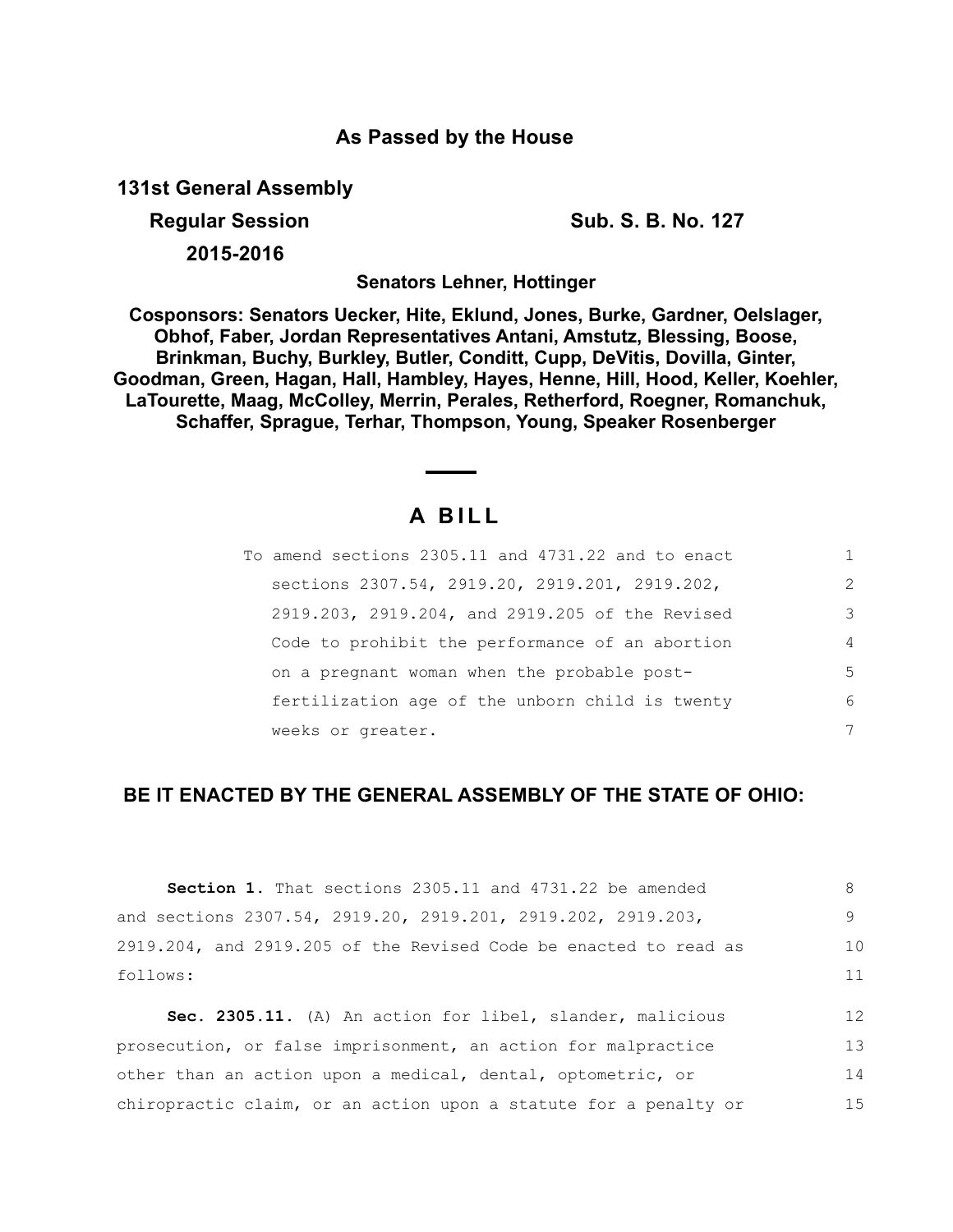#### **Sub. S. B. No. 127 Page 2 As Passed by the House**

forfeiture shall be commenced within one year after the cause of action accrued, provided that an action by an employee for the payment of unpaid minimum wages, unpaid overtime compensation, or liquidated damages by reason of the nonpayment of minimum wages or overtime compensation shall be commenced within two years after the cause of action accrued. 16 17 18 19 20 21

(B) A civil action for unlawful abortion pursuant to section 2919.12 of the Revised Code, a civil action authorized by division (H) of section 2317.56 of the Revised Code,  $a$  civil action pursuant to division (B)(1) or (2) of section 2307.51 of the Revised Code for performing a dilation and extraction procedure or attempting to perform a dilation and extraction procedure in violation of section 2919.15 of the Revised Code, and a civil action pursuant to division (B) of section 2307.52 of the Revised Code for terminating or attempting to terminate a human pregnancy after viability in violation of division (A) of section 2919.17 of the Revised Code, and a civil action for terminating or attempting to terminate a human pregnancy of a pain-capable unborn child in violation of division (E) of section 2919.201 of the Revised Code shall be commenced within one year after the performance or inducement of the abortion $\tau$  or within one year after the attempt to perform or induce the abortion in violation of division (A) of section 2919.17 of the Revised Code or division (E) of section 2919.201 of the Revised Code, within one year after the performance of the dilation and extraction procedure, or, in the case of a civil action pursuant to division (B)(2) of section 2307.51 of the Revised Code,within one year after the attempt to perform the dilation and extraction procedure. 22 23  $24$ 25 26 27 28 29 30 31 32 33 34 35 36 37 38 39 40 41 42 43 44

(C) As used in this section, "medical claim," "dental claim," "optometric claim," and "chiropractic claim" have the 45 46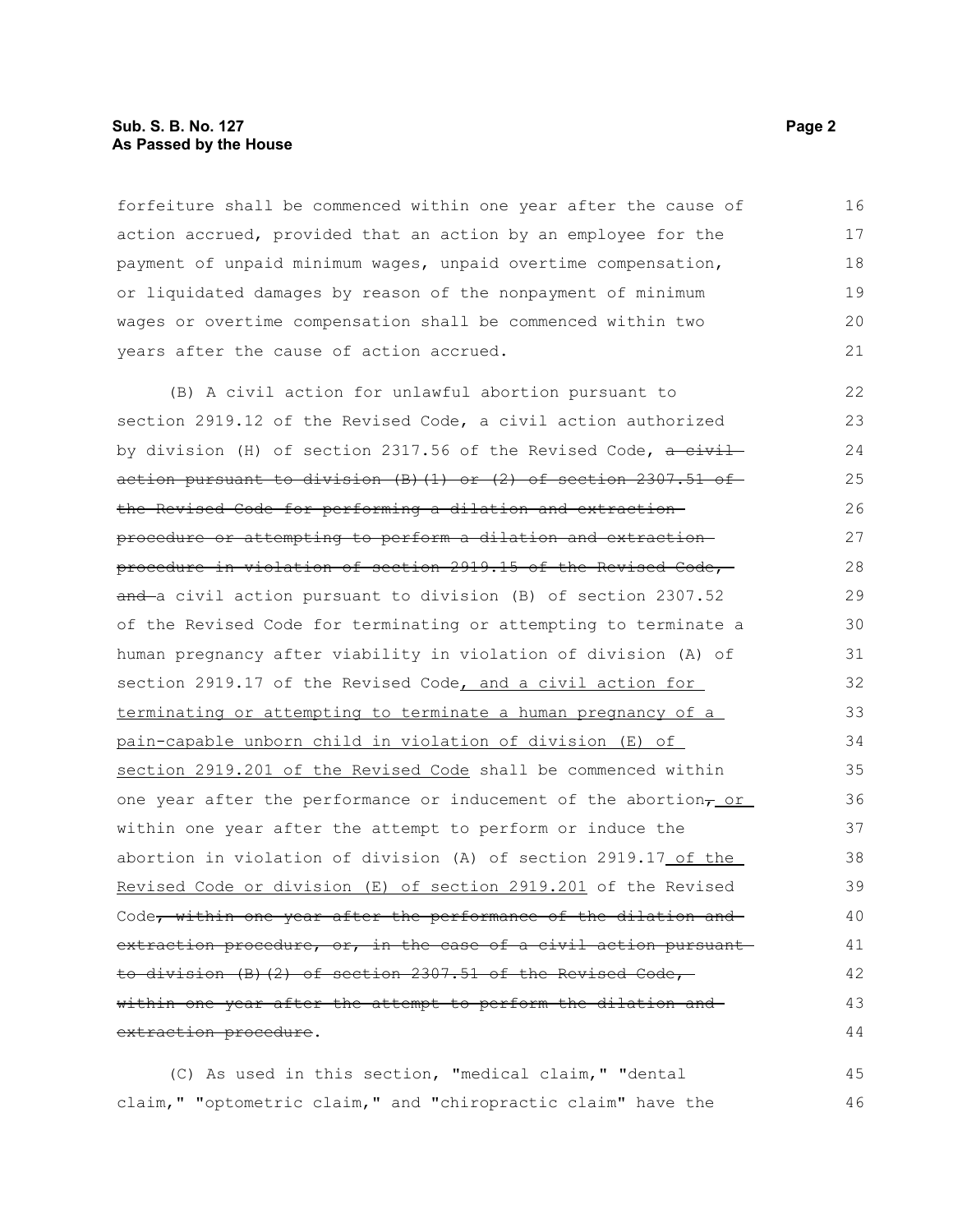| same meanings as in section 2305.113 of the Revised Code.        | 47 |
|------------------------------------------------------------------|----|
| Sec. 2307.54. (A) As used in this section, "frivolous            | 48 |
| conduct" has the same meaning as in section 2323.51 of the       | 49 |
| Revised Code.                                                    | 50 |
| (B) A woman upon whom an abortion is purposely performed         | 51 |
| or induced or purposely attempted to be performed or induced, or | 52 |
| the father of the unborn child who was the subject of such an    | 53 |
| abortion, in violation of division (E) of section 2919.201 of    | 54 |
| the Revised Code, has and may commence a civil action for        | 55 |
| compensatory damages, punitive or exemplary damages if           | 56 |
| authorized by section 2315.21 of the Revised Code, and court     | 57 |
| costs and reasonable attorney's fees against the person who      | 58 |
| purposely performed or induced or purposely attempted to perform | 59 |
| or induce the abortion in violation of division (E) of section   | 60 |
| 2919.201 of the Revised Code.                                    | 61 |
| (C) If a judgment is rendered in favor of the defendant in       | 62 |
| a civil action commenced pursuant to division (B) of this        | 63 |
| section and the court finds, upon the filing of a motion under   | 64 |
| section 2323.51 of the Revised Code, that the commencement of    | 65 |
| the civil action constitutes frivolous conduct and that the      | 66 |
| defendant was adversely affected by the frivolous conduct, the   | 67 |
| court shall award in accordance with section 2323.51 of the      | 68 |
| Revised Code reasonable attorney's fees to the defendant.        | 69 |
|                                                                  |    |
| Sec. 2919.20. As used in sections 2919.20 to 2919.204 of         | 70 |
| the Revised Code:                                                | 71 |
| (A) "Fertilization" means the fusion of a human                  | 72 |
| spermatozoon with a human ovum.                                  | 73 |
| (B) "Medical emergency" means a condition that in the            | 74 |
| physician's reasonable medical judgment, based upon the facts    | 75 |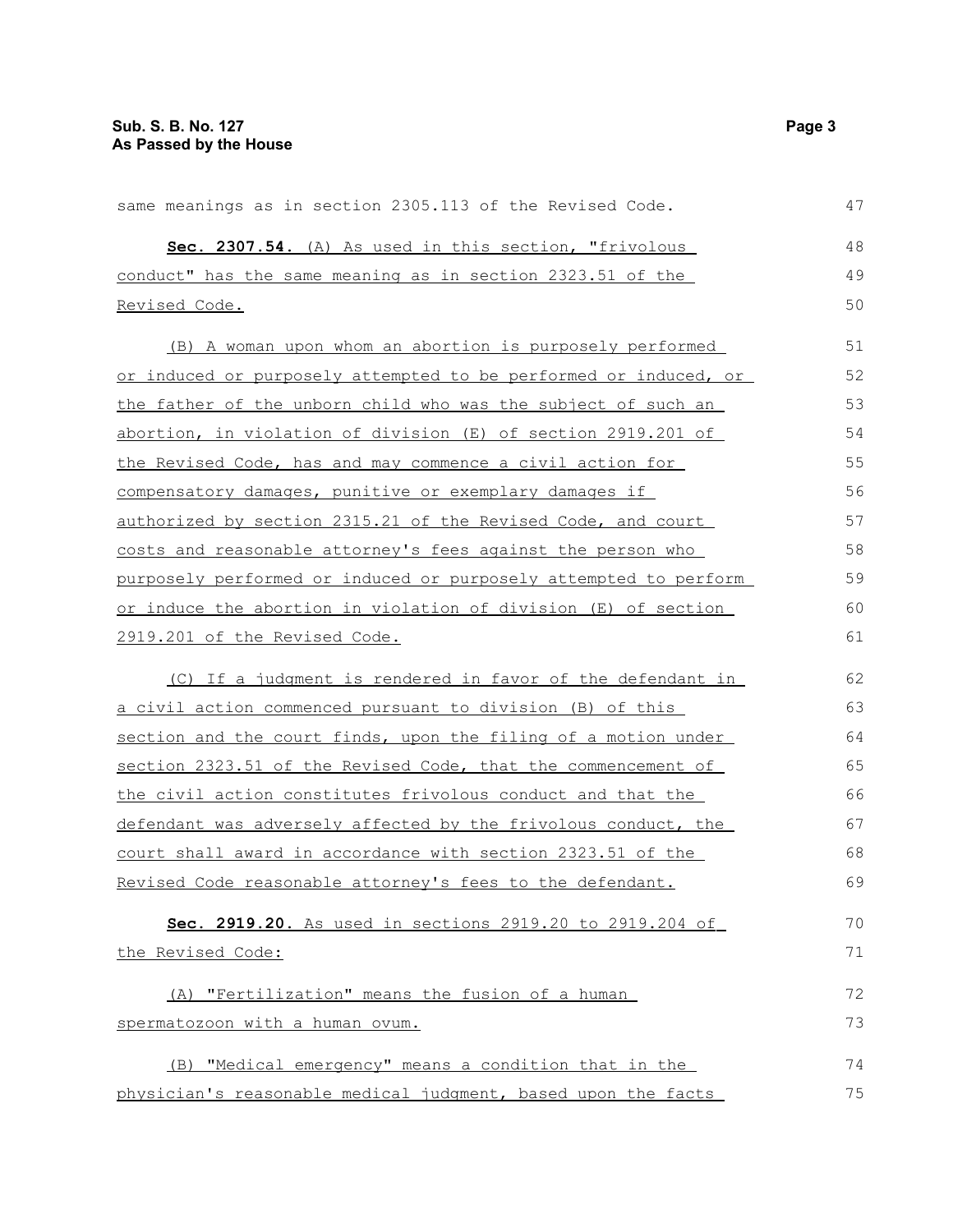| known to the physician at that time, so complicates the woman's  | 76  |
|------------------------------------------------------------------|-----|
| pregnancy as to necessitate the immediate performance or         | 77  |
| inducement of an abortion in order to prevent the death of the   | 78  |
| pregnant woman or to avoid a serious risk of the substantial and | 79  |
| irreversible impairment of a major bodily function of the        | 80  |
| pregnant woman that delay in the performance or inducement of    | 81  |
| the abortion would create.                                       | 82  |
| (C) "Pain-capable unborn child" means an unborn child of a       | 83  |
| probable post-fertilization age of twenty weeks or more.         | 84  |
| "Physician" has the same meaning as in section<br>(D)            | 85  |
| 2305.113 of the Revised Code.                                    | 86  |
| (E) "Post-fertilization age" means the age of the unborn         | 87  |
| child as calculated from the fusion of a human spermatozoon with | 88  |
| <u>a human ovum.</u>                                             | 89  |
| (F) "Probable post-fertilization age" means, in reasonable       | 90  |
| medical judgment and with reasonable probability, the age of the | 91  |
| unborn child, as calculated from fertilization, at the time the  | 92  |
| abortion is performed or induced or attempted to be performed or | 93  |
| induced.                                                         | 94  |
| (G) "Reasonable medical judgment" means a medical judgment       | 95  |
| that would be made by a reasonably prudent physician,            | 96  |
| knowledgeable about the case and the treatment possibilities     | 97  |
| with respect to the medical conditions involved.                 | 98  |
| (H) "Serious risk of the substantial and irreversible            | 99  |
| impairment of a major bodily function" means any medically       | 100 |
| diagnosed condition that so complicates the pregnancy of the     | 101 |
| woman as to directly or indirectly cause the substantial and     | 102 |
| irreversible impairment of a major bodily function. A medically  | 103 |
| diagnosed condition that constitutes a "serious risk of the      | 104 |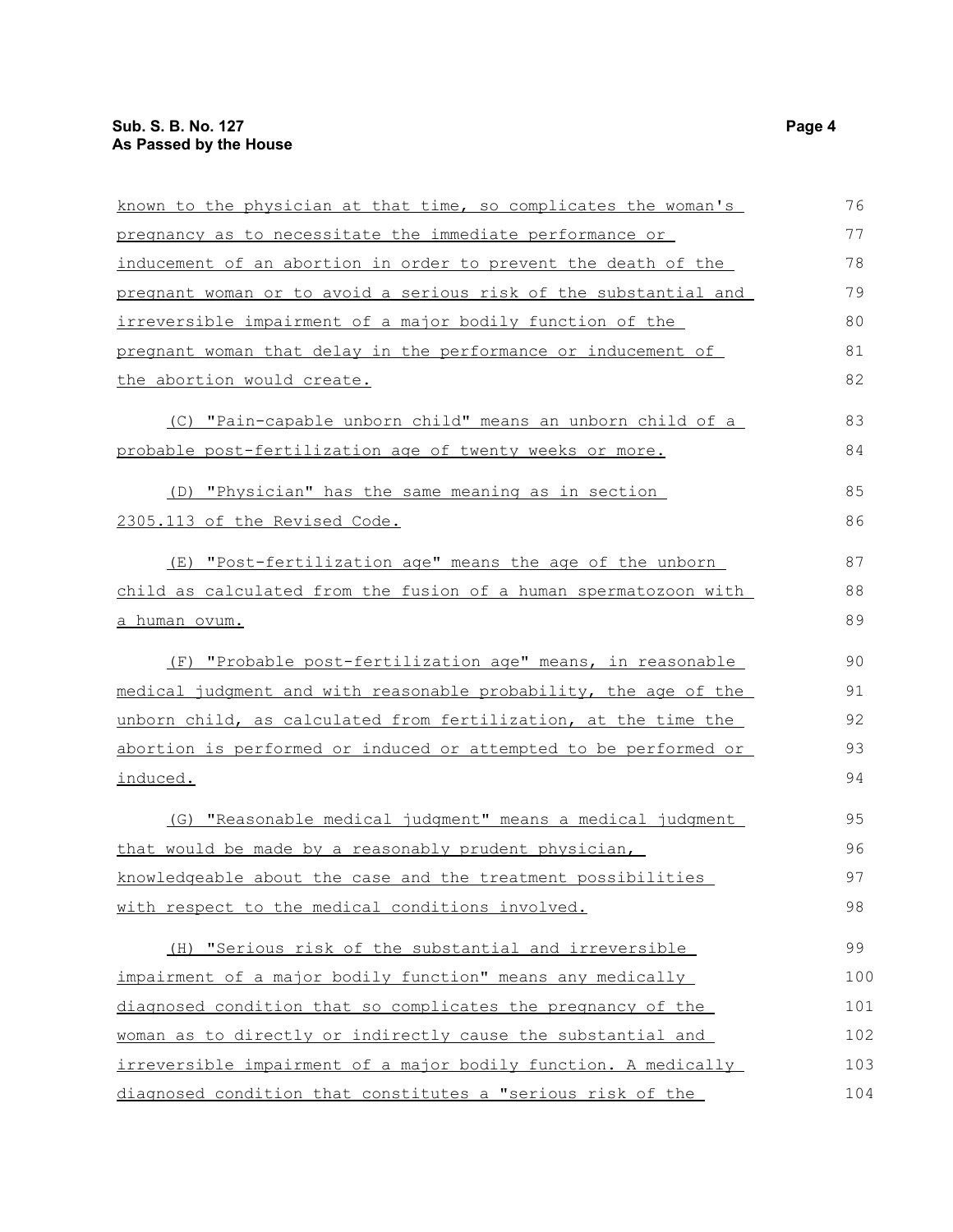| substantial and irreversible impairment of a major bodily              | 105 |
|------------------------------------------------------------------------|-----|
| function" includes pre-eclampsia, inevitable abortion, and             | 106 |
| premature rupture of the membranes, but does not include a             | 107 |
| condition related to the woman's mental health.                        | 108 |
| (I) "Unborn child" means an individual organism of the                 | 109 |
| species homo sapiens from fertilization until live birth.              | 110 |
| Sec. 2919.201. (A) No person shall purposely perform or                | 111 |
| <u>induce or purposely attempt to perform or induce an abortion on</u> | 112 |
| a pregnant woman when the probable post-fertilization age of the       | 113 |
| unborn child is twenty weeks or greater.                               | 114 |
| (B) (1) It is an affirmative defense to a charge under                 | 115 |
| division (A) of this section that the abortion was purposely           | 116 |
| performed or induced or purposely attempted to be performed or         | 117 |
| induced by a physician and that the physician determined, in the       | 118 |
| physician's reasonable medical judgment, based on the facts            | 119 |
| known to the physician at that time, that either of the                | 120 |
| following applied:                                                     | 121 |
| (a) The probable post-fertilization age of the unborn                  | 122 |
| child was less than twenty weeks.                                      | 123 |
| (b) The abortion was necessary to prevent the death of the             | 124 |
| pregnant woman or a serious risk of the substantial and                | 125 |
| irreversible impairment of a major bodily function of the              | 126 |
| pregnant woman.                                                        | 127 |
| (2) No abortion shall be considered necessary under                    | 128 |
| $division$ (B)(1)(b) of this section on the basis of a claim or        | 129 |
| diagnosis that the pregnant woman will engage in conduct that          | 130 |
| would result in the pregnant woman's death or a substantial and        | 131 |
| irreversible impairment of a major bodily function of the              | 132 |
| pregnant woman or based on any reason related to the woman's           | 133 |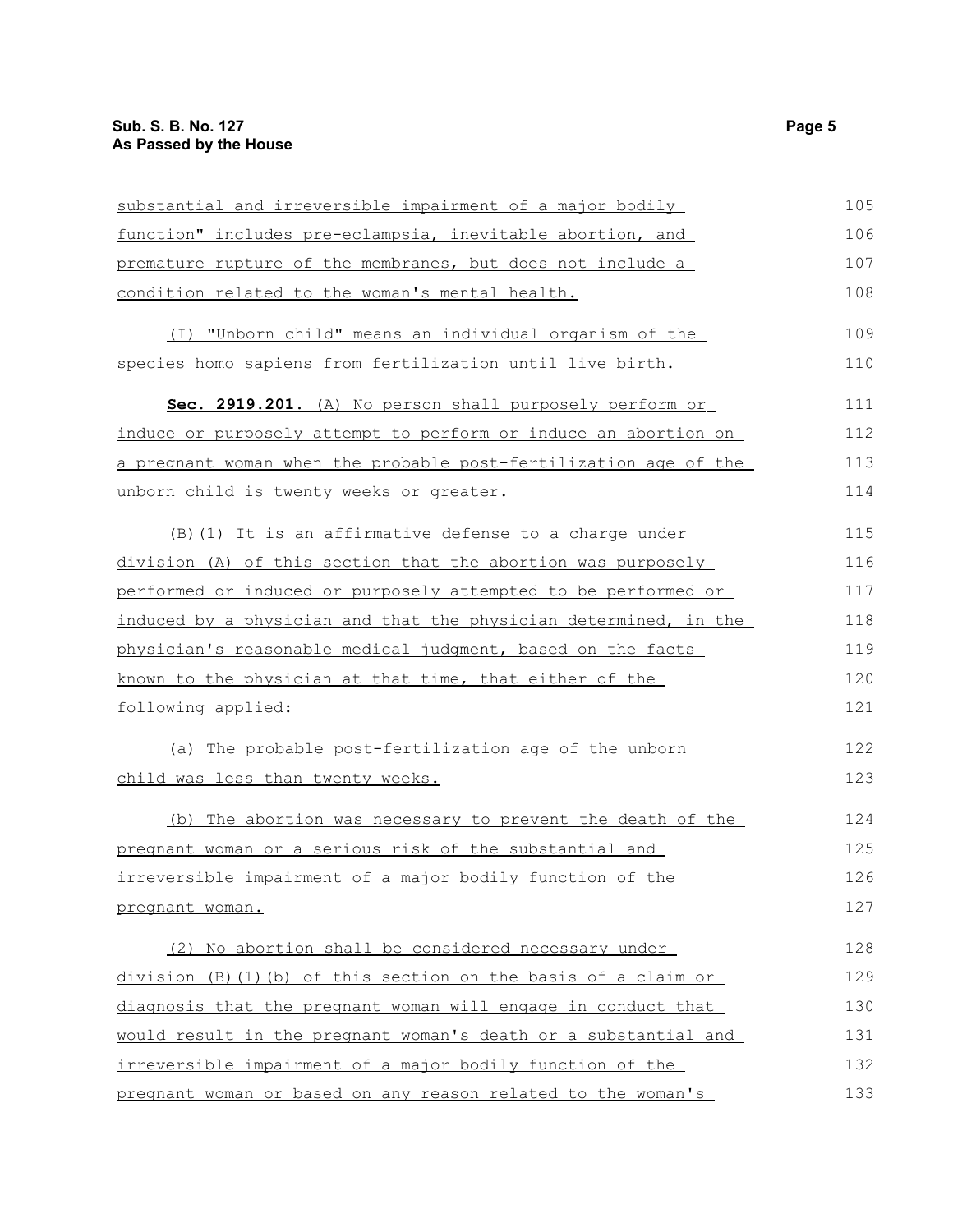## mental health.

| (C) Except when a medical emergency exists that prevents         | 135 |
|------------------------------------------------------------------|-----|
| compliance with section 2919.203 of the Revised Code, the        | 136 |
| affirmative defense set forth in division (B)(1)(a) of this      | 137 |
| section does not apply unless the physician who purposely        | 138 |
| performs or induces or purposely attempts to perform or induce   | 139 |
| the abortion makes a determination of the probable post-         | 140 |
| fertilization age of the unborn child as required by division    | 141 |
| (A) of section 2919.203 of the Revised Code or relied upon such  | 142 |
| a determination made by another physician and certifies in       | 143 |
| writing, based on the results of the tests performed, that in    | 144 |
| the physician's reasonable medical judgment the unborn child's   | 145 |
| probable post-fertilization age is less than twenty weeks.       | 146 |
| (D) Except when a medical emergency exists that prevents         | 147 |
| compliance with one or more of the following conditions, the     | 148 |
| affirmative defense set forth in division (B) (1) (b) of this    | 149 |
| section does not apply unless the physician who purposely        | 150 |
| performs or induces or purposely attempts to perform or induce   | 151 |
| the abortion complies with all of the following conditions:      | 152 |
| The physician who purposely performs or induces or<br>(1)        | 153 |
| purposely attempts to perform or induce the abortion certifies   | 154 |
| in writing that, in the physician's reasonable medical judgment, | 155 |
| based on the facts known to the physician at that time, the      | 156 |
| abortion is necessary to prevent the death of the pregnant woman | 157 |
| or a serious risk of the substantial and irreversible impairment | 158 |
| of a major bodily function of the pregnant woman.                | 159 |
| (2) A different physician not professionally related to          | 160 |
| the physician described in division (D) (1) of this section      | 161 |
| certifies in writing that, in that different physician's         | 162 |
| reasonable medical judgment, based on the facts known to that    | 163 |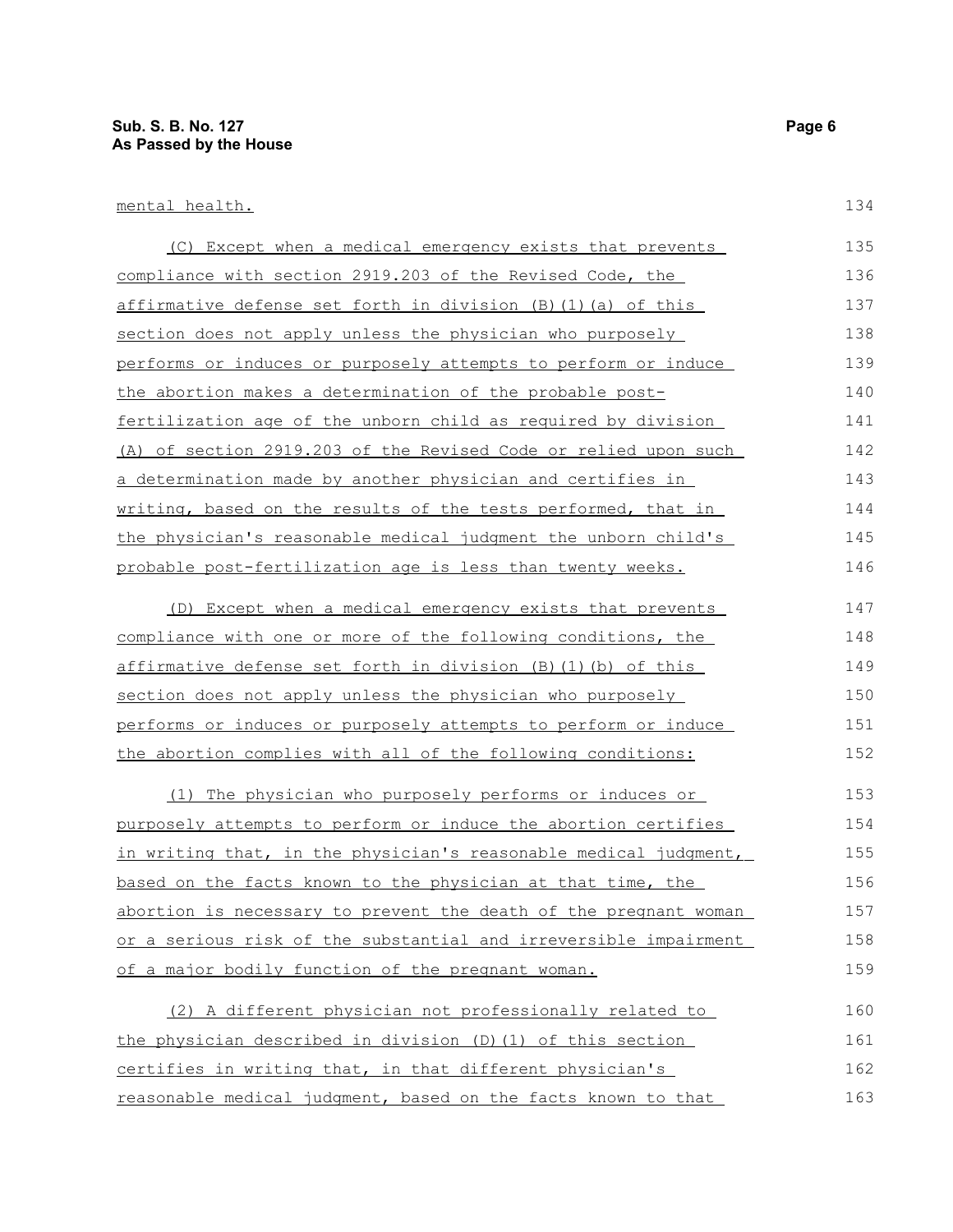| different physician at that time, the abortion is necessary to          | 164 |
|-------------------------------------------------------------------------|-----|
| prevent the death of the pregnant woman or a serious risk of the        | 165 |
| substantial and irreversible impairment of a major bodily               | 166 |
| function of the pregnant woman.                                         | 167 |
| (3) The physician purposely performs or induces or                      | 168 |
| purposely attempts to perform or induce the abortion in a               | 169 |
| hospital or other health care facility that has appropriate             | 170 |
| neonatal services for premature infants.                                | 171 |
| (4) The physician who purposely performs or induces or                  | 172 |
| purposely attempts to perform or induce the abortion terminates         | 173 |
| or attempts to terminate the pregnancy in the manner that               | 174 |
| provides the best opportunity for the unborn child to survive,          | 175 |
| unless that physician determines, in the physician's reasonable         | 176 |
| medical judgment, based on the facts known to the physician at          | 177 |
| that time, that the termination of the pregnancy in that manner         | 178 |
| poses a greater risk of the death of the pregnant woman or a            | 179 |
| <u>greater risk of the substantial and irreversible impairment of a</u> | 180 |
| major bodily function of the pregnant woman than would other            | 181 |
| available methods of abortion.                                          | 182 |
| (5) The physician certifies in writing the available                    | 183 |
| method or techniques considered and the reasons for choosing the        | 184 |
| method or technique employed.                                           | 185 |
| (6) The physician who purposely performs or induces or                  | 186 |
| purposely attempts to perform or induce the abortion has                | 187 |
| arranged for the attendance in the same room in which the               | 188 |
| abortion is to be performed or induced or attempted to be               | 189 |
| performed or induced at least one other physician who is to take        | 190 |
| control of, provide immediate medical care for, and take all            | 191 |
| reasonable steps necessary to preserve the life and health of           | 192 |
| the unborn child immediately upon the child's complete expulsion        | 193 |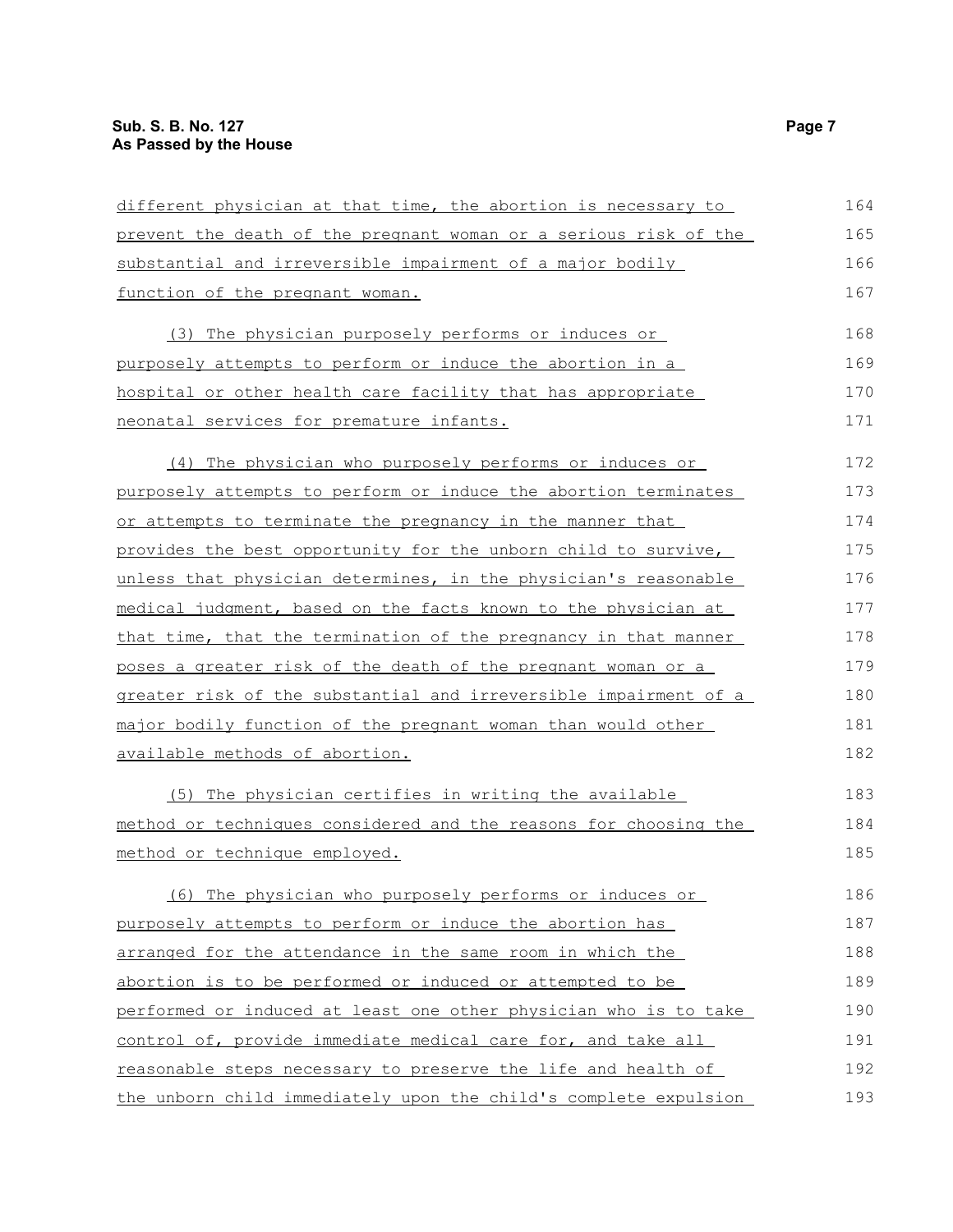| or extraction from the pregnant woman.                                 | 194 |
|------------------------------------------------------------------------|-----|
| (E) Whoever purposely performs or induces or purposely                 | 195 |
| attempts to perform or induce an abortion in violation of, or          | 196 |
| without complying with, the requirements of this section is            | 197 |
| quilty of terminating or attempting to terminate a human               | 198 |
| pregnancy of a pain-capable unborn child, a felony of the fourth       | 199 |
| degree.                                                                | 200 |
| (F) The state medical board shall revoke a physician's                 | 201 |
| license to practice medicine in this state if the physician            | 202 |
| <u>violates or fails to comply with this section.</u>                  | 203 |
| (G) Any physician who purposely performs or induces an                 | 204 |
| <u>abortion or purposely attempts to perform or induce an abortion</u> | 205 |
| with actual knowledge that neither of the affirmative defenses         | 206 |
| set forth in division (B) (1) of this section applies, or with a       | 207 |
| <u>heedless indifference as to whether either an affirmative </u>      | 208 |
| <u>defense applies, is liable in a civil action for compensatory </u>  | 209 |
| <u>and exemplary damages and reasonable attorney's fees to any </u>    | 210 |
| person, or the representative of the estate of any person, who         | 211 |
| sustains injury, death, or loss to person or property as the           | 212 |
| result of the performance or inducement or the attempted               | 213 |
| performance or inducement of the abortion. In any action under         | 214 |
| this division, the court also may award any injunctive or other        | 215 |
| equitable relief that the court considers appropriate.                 | 216 |
| (H) A pregnant woman on whom an abortion is purposely                  | 217 |
| performed or induced or purposely attempted to be performed or         | 218 |
| induced in violation of division (A) of this section is not            | 219 |
| quilty of violating division (A) of this section or of                 | 220 |

attempting to commit, conspiring to commit, or complicity in

committing a violation of division (A) of this section.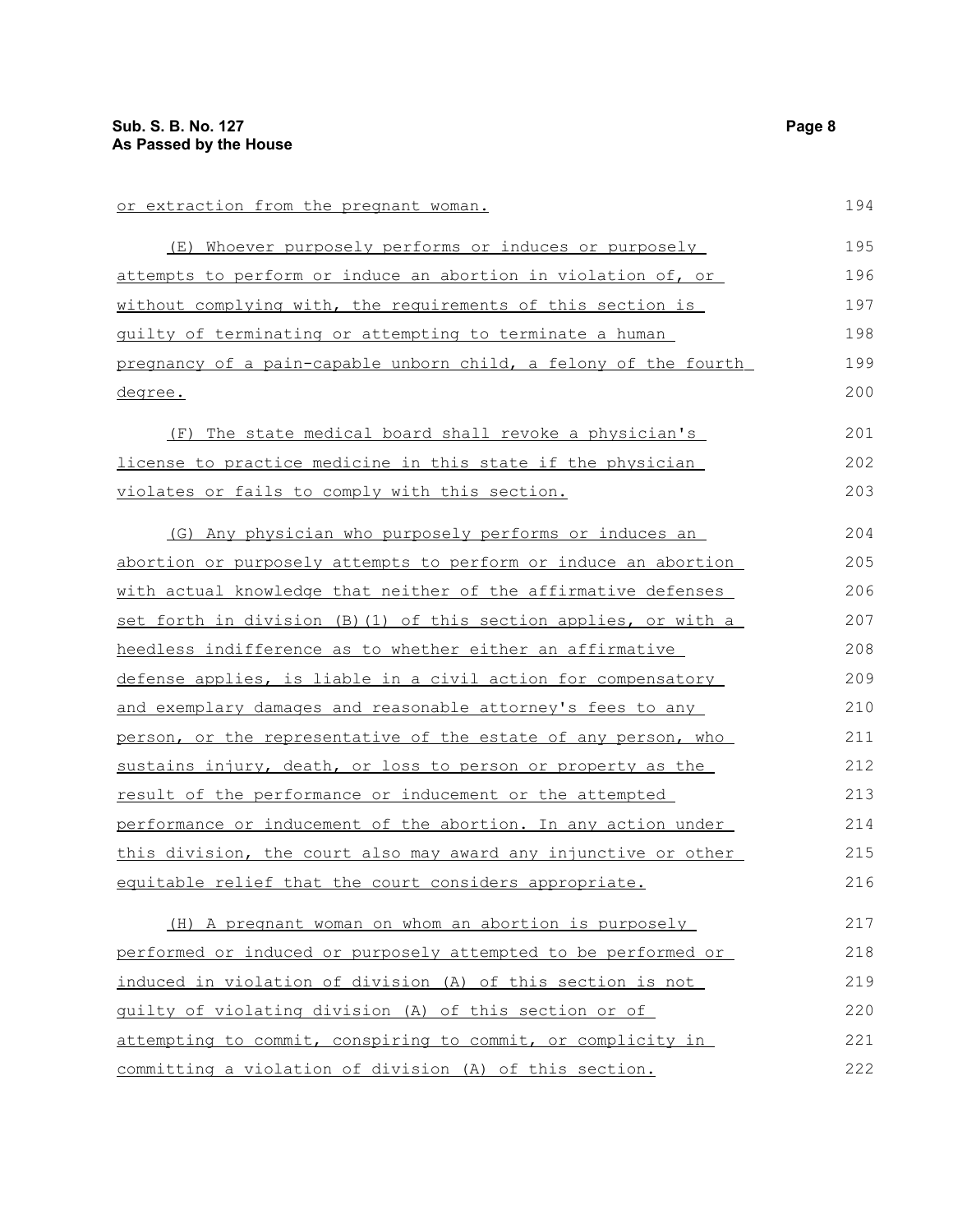| Sec. 2919.202. (A) A physician who performs or induces or               | 223 |
|-------------------------------------------------------------------------|-----|
| attempts to perform or induce an abortion on a pregnant woman           | 224 |
| shall submit a report to the department of health in accordance         | 225 |
| with the forms, rules, and regulations adopted by the department        | 226 |
| that includes all of the information the physician is required          | 227 |
| to certify in writing or determine under sections 2919.201 and          | 228 |
| 2919.203 of the Revised Code.                                           | 229 |
| (B) By the thirtieth day of September of each year, the                 | 230 |
| department of health shall issue a public report that provides          | 231 |
| statistics for the previous calendar year compiled from all of          | 232 |
| the reports covering that calendar year submitted to the                | 233 |
| <u>department in accordance with this section for each of the items</u> | 234 |
| listed in division (A) of this section. The report shall also           | 235 |
| provide the statistics for each previous calendar year in which         | 236 |
| a report was filed with the department pursuant to this section,        | 237 |
| adjusted to reflect any additional information that a physician         | 238 |
| provides to the department in a late or corrected report. The           | 239 |
| department shall ensure that none of the information included in        | 240 |
| the report could reasonably lead to the identification of any           | 241 |
| pregnant woman upon whom an abortion is performed.                      | 242 |
| (C)(1) The physician shall submit the report described in               | 243 |
| division (A) of this section to the department of health within         | 244 |
| fifteen days after the woman is discharged. If the physician            | 245 |
| fails to submit the report more than thirty days after that             | 246 |
| fifteen-day deadline, the physician shall be subject to a late          | 247 |
| fee of five hundred dollars for each additional thirty-day              | 248 |
| period or portion of a thirty-day period the report is overdue.         | 249 |
| A physician who is required to submit to the department of              | 250 |
| health a report under division (A) of this section and who has          | 251 |
| not submitted a report or has submitted an incomplete report            | 252 |
| more than one year following the last day of the fifteen-day            | 253 |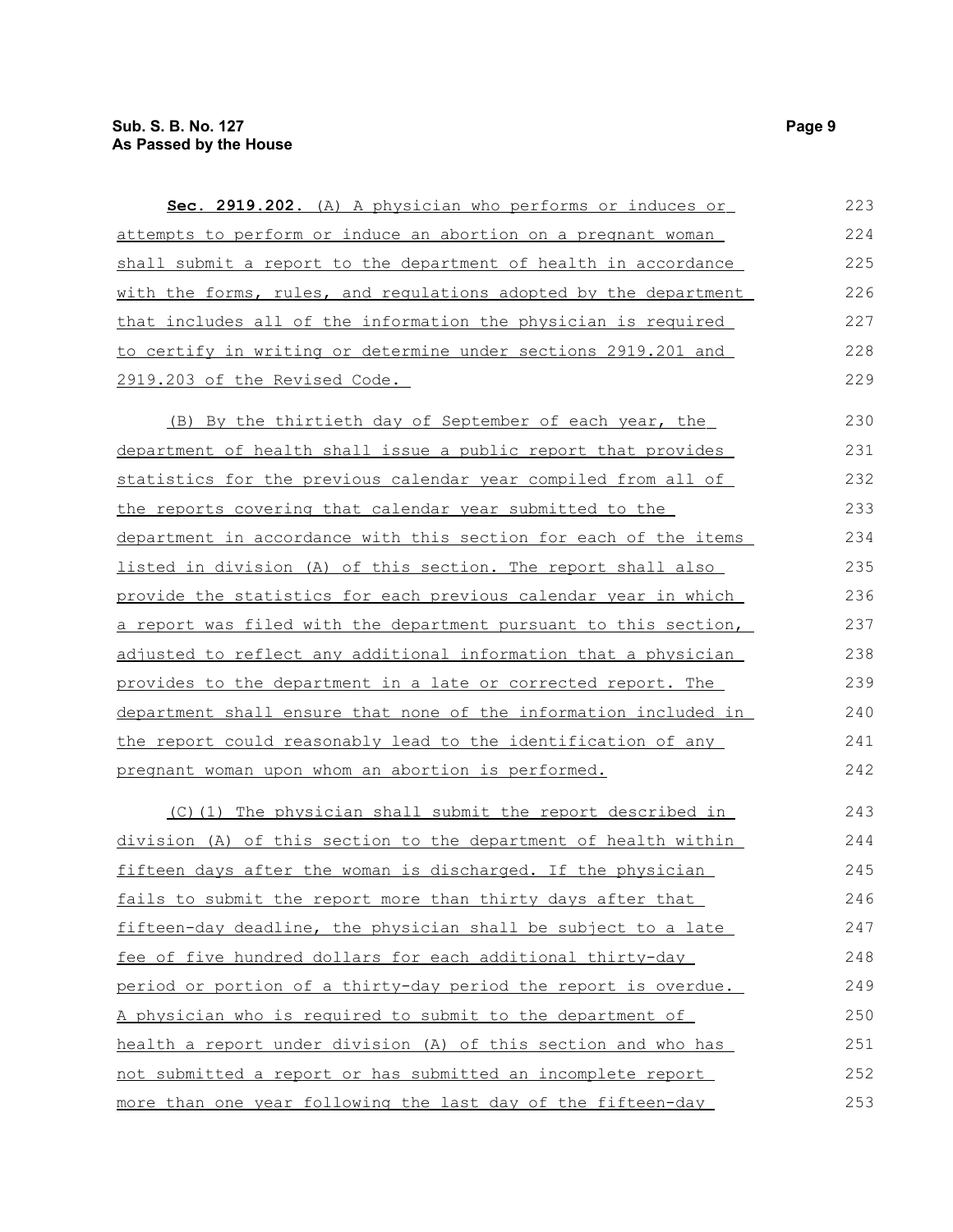| deadline may, in an action brought by the department of health,  | 254 |
|------------------------------------------------------------------|-----|
| be directed by a court of competent jurisdiction to submit a     | 255 |
| complete report to the department of health within a period of   | 256 |
| time stated in a court order or be subject to contempt of court. | 257 |
| (2) If a physician fails to comply with the requirements         | 258 |
| of this section, other than filing a late report with the        | 259 |
| department of health, or fails to submit a complete report to    | 260 |
| the department of health in accordance with a court order, the   | 261 |
| physician is subject to division (B) (44) of section 4731.22 of  | 262 |
| the Revised Code.                                                | 263 |
| (3) No person shall purposely falsify any report required        | 264 |
| under this section. Whoever purposely violates this division is  | 265 |
| guilty of pain-capable unborn child abortion report              | 266 |
| falsification, a misdemeanor of the first degree.                | 267 |
| (D) Within ninety days of the effective date of this             | 268 |
| section, the department of health shall adopt rules pursuant to  | 269 |
| section 111.15 of the Revised Code to assist in compliance with  | 270 |
| this section.                                                    | 271 |
| Sec. 2919.203. (A) Except in a medical emergency that            | 272 |
| prevents compliance with this division, no physician shall       | 273 |
| purposely perform or induce or purposely attempt to perform or   | 274 |
| induce an abortion on a pregnant woman after the unborn child    | 275 |
| reaches the probable post-fertilization age of twenty weeks      | 276 |
| unless, prior to the performance or inducement of the abortion   | 277 |
| or the attempt to perform or induce the abortion, the physician  | 278 |
| determines, in the physician's reasonable medical judgment, the  | 279 |
| unborn child's probable post-fertilization age. The physician    | 280 |
| shall make that determination after making inquiries of the      | 281 |
| pregnant woman and performing any medical examinations or tests  | 282 |
| of the pregnant woman the physician considers necessary as a     | 283 |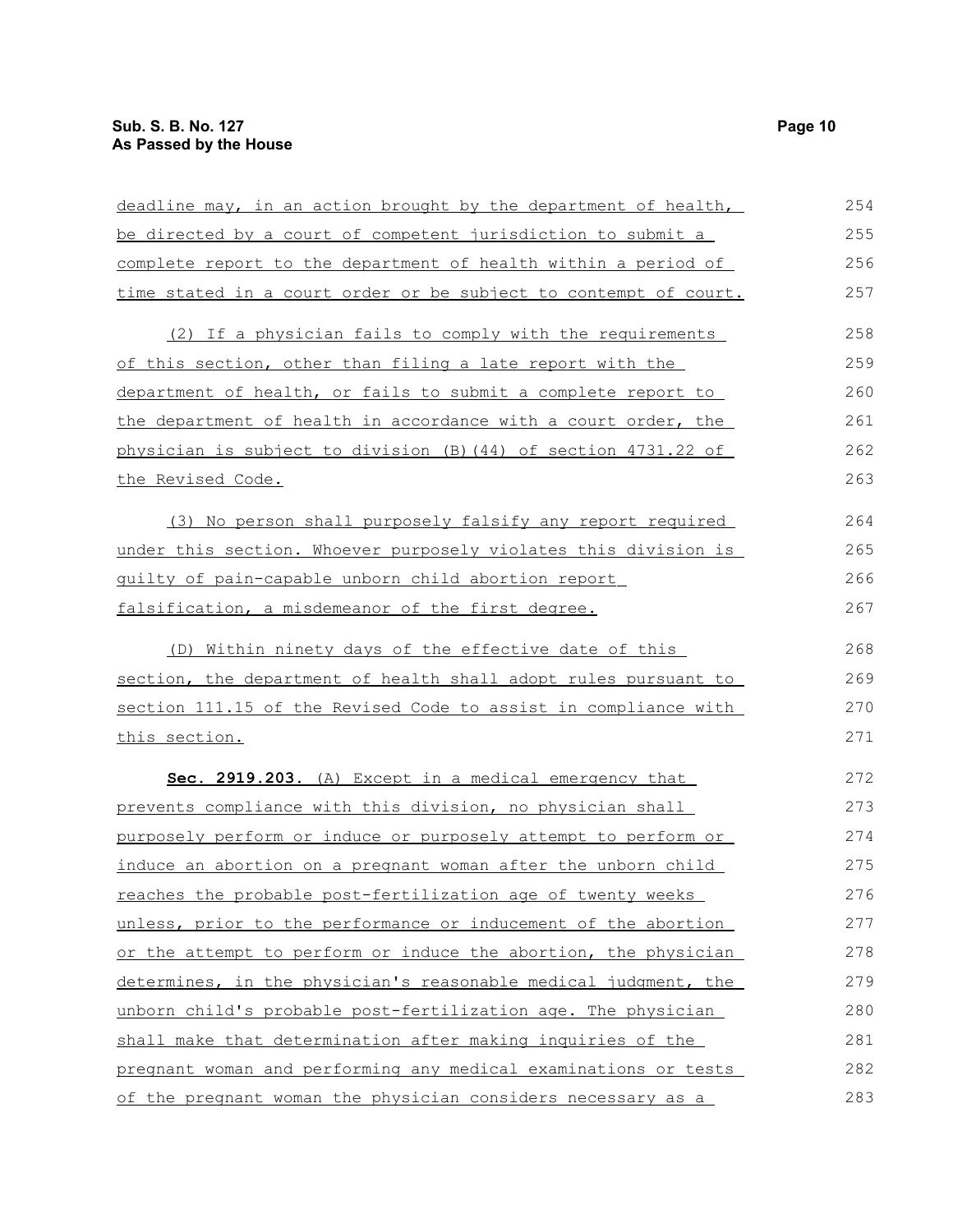| reasonably prudent physician, knowledgeable about the case and   | 284 |
|------------------------------------------------------------------|-----|
| medical conditions involved, would consider necessary to         | 285 |
| determine the unborn child's probable post-fertilization age.    | 286 |
| (B) Except in a medical emergency that prevents compliance       | 287 |
| with this division, no physician shall purposely perform or      | 288 |
| induce or purposely attempt to perform or induce an abortion on  | 289 |
| a pregnant woman after the unborn child reaches the probable     | 290 |
| post-fertilization age of twenty weeks without first entering    | 291 |
| the determination made in division (A) of this section and the   | 292 |
| associated findings of the medical examination and tests in the  | 293 |
| medical record of the pregnant woman.                            | 294 |
| (C) Whoever violates division (A) of this section is             | 295 |
| guilty of failure to perform probable post-fertilization age     | 296 |
| testing, a misdemeanor of the fourth degree.                     | 297 |
| (D) The state medical board shall suspend a physician's          | 298 |
| license to practice medicine in this state for a period of not   | 299 |
| less than six months if the physician violates this section.     | 300 |
| Sec. 2919.204. There is hereby created in the state              | 301 |
| treasury the Ohio pain-capable unborn child protection act       | 302 |
| litigation fund to be used by the attorney general to pay for    | 303 |
| any costs and expenses incurred by the attorney general in       | 304 |
| relation to actions surrounding defense of the provisions        | 305 |
| of B. of the 131st general assembly. The fund shall consist      | 306 |
| of appropriations made to it and any donations, gifts, or grants | 307 |
| made to the fund. Any interest earned on the fund shall be       | 308 |
| credited to the fund.                                            | 309 |
| Sec. 2919.205. Sections 2307.54 and 2919.20 to 2919.205          | 310 |
| and the provisions of section 2305.11 of the Revised Code as     | 311 |
| amended or enacted by this bill shall not be construed to        | 312 |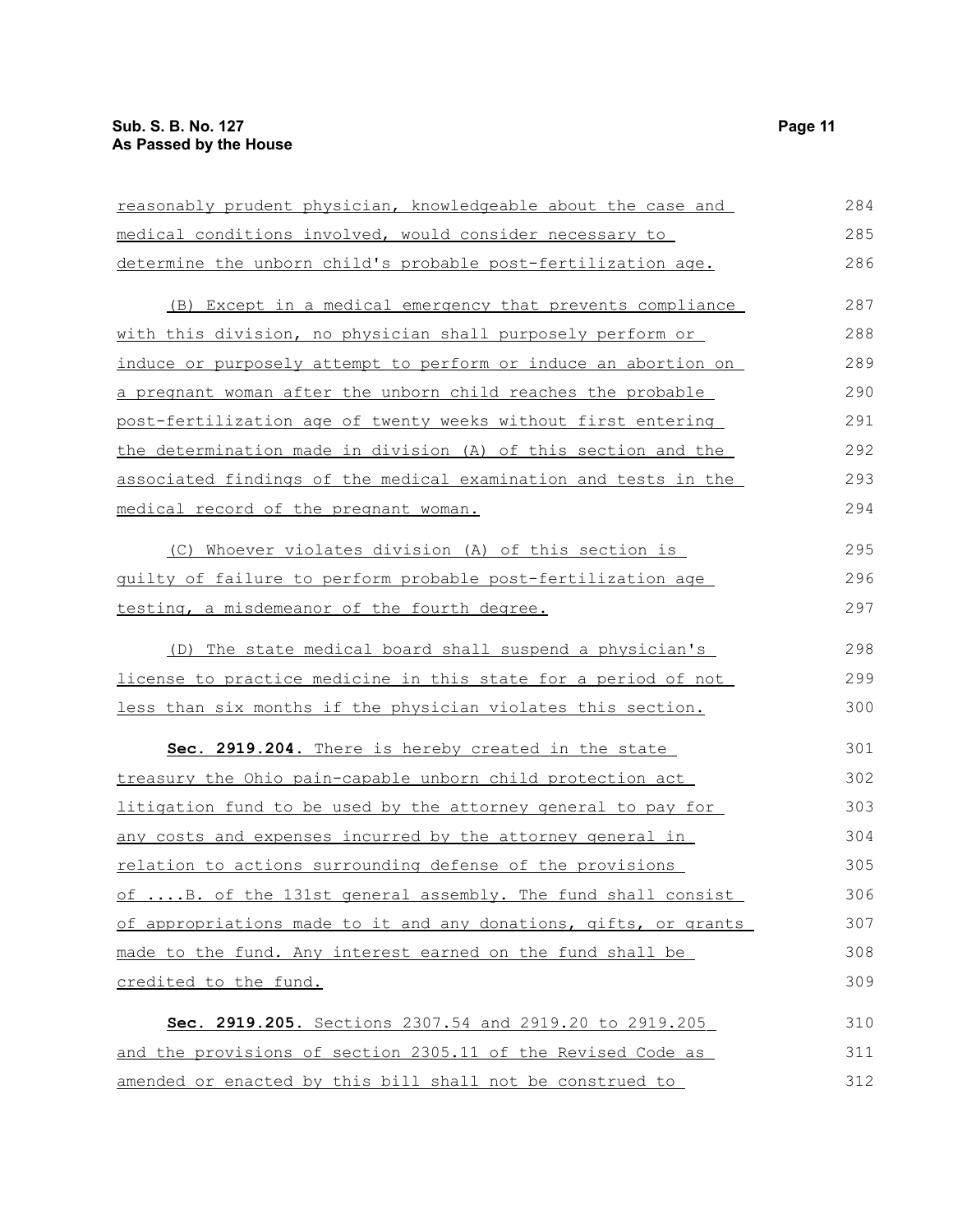| repeal, by implication or otherwise, any law regulating or              | 313 |
|-------------------------------------------------------------------------|-----|
| restricting abortion. An abortion that complies with the                | 314 |
| provisions of those sections as amended or enacted by this bill         | 315 |
| but violates the provisions of any otherwise applicable                 | 316 |
| provision of state law shall be deemed unlawful as provided in          | 317 |
| such provision. An abortion that complies with the provisions of        | 318 |
| state law regulating or restricting abortion but violates the           | 319 |
| provisions of those sections as amended or enacted by this bill         | 320 |
| shall be deemed unlawful as provided in those sections. If some         | 321 |
| or all of the provisions of sections 2307.54 and 2919.20 to             | 322 |
| 2919.205 and the provisions of section 2305.11 of the Revised           | 323 |
| <u>Code as amended or enacted by this bill are ever temporarily or </u> | 324 |
| permanently restrained or enjoined by judicial order, all other         | 325 |
| provisions of state law regulating or restricting abortion shall        | 326 |
| be enforced as though such restrained or enjoined provisions had        | 327 |
| not been adopted; provided, however, that whenever such                 | 328 |
| temporary or permanent restraining order of injunction is stayed        | 329 |
| or dissolved, or otherwise ceases to have effect, such                  | 330 |
| provisions shall have full force and effect.                            | 331 |
| Sec. 4731.22. (A) The state medical board, by an                        | 332 |

affirmative vote of not fewer than six of its members, may limit, revoke, or suspend an individual's certificate to practice or certificate to recommend, refuse to grant a certificate to an individual, refuse to renew a certificate, refuse to reinstate a certificate, or reprimand or place on probation the holder of a certificate if the individual or certificate holder is found by the board to have committed fraud during the administration of the examination for a certificate to practice or to have committed fraud, misrepresentation, or deception in applying for, renewing, or securing any certificate to practice or certificate to recommend issued by the board. 333 334 335 336 337 338 339 340 341 342 343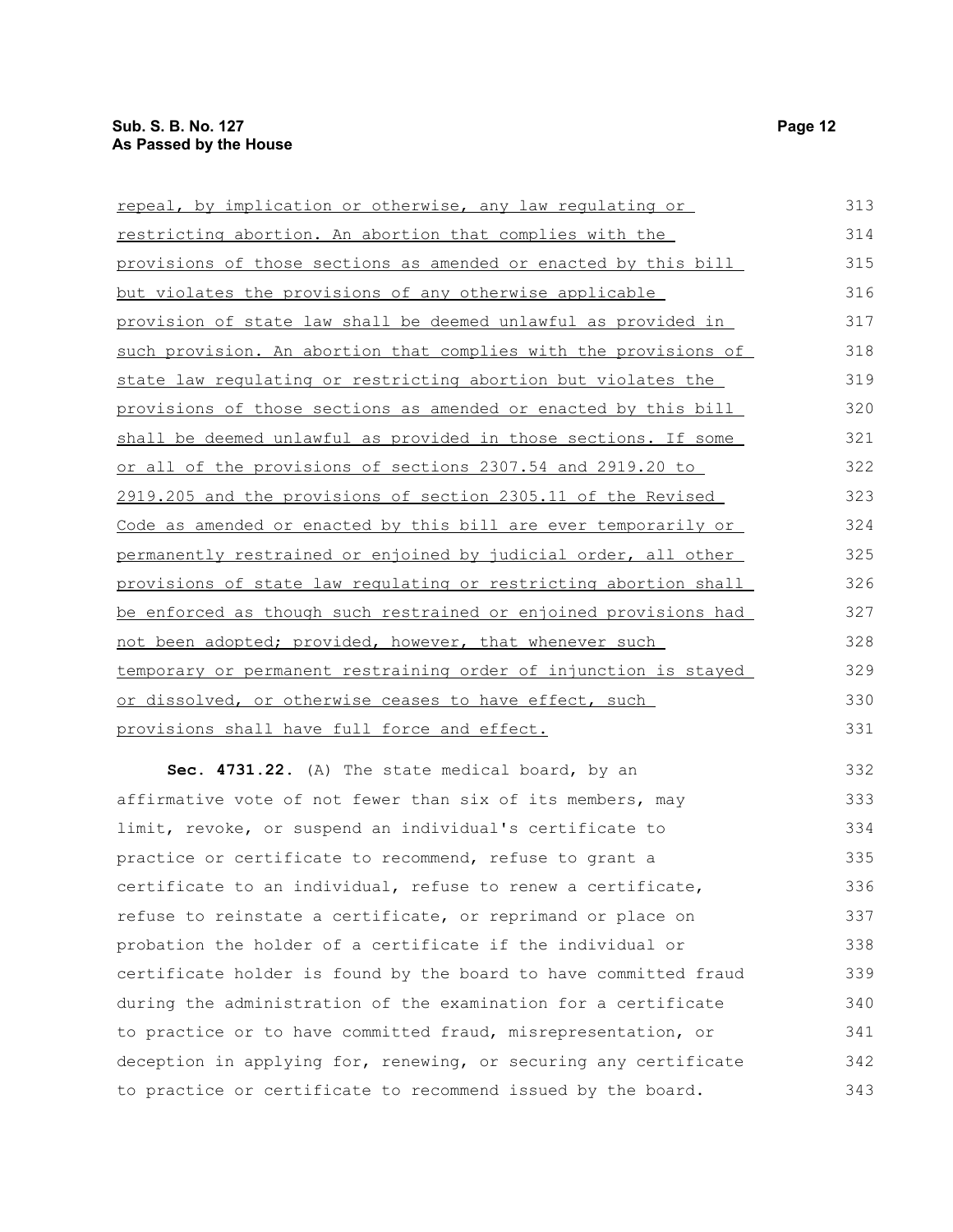#### **Sub. S. B. No. 127 Page 13 As Passed by the House**

(B) The board, by an affirmative vote of not fewer than six members, shall, to the extent permitted by law, limit, revoke, or suspend an individual's certificate to practice or certificate to recommend, refuse to issue a certificate to an individual, refuse to renew a certificate, refuse to reinstate a certificate, or reprimand or place on probation the holder of a certificate for one or more of the following reasons: 344 345 346 347 348 349 350

(1) Permitting one's name or one's certificate to practice to be used by a person, group, or corporation when the individual concerned is not actually directing the treatment given; 351 352 353 354

(2) Failure to maintain minimal standards applicable to the selection or administration of drugs, or failure to employ acceptable scientific methods in the selection of drugs or other modalities for treatment of disease; 355 356 357 358

(3) Selling, giving away, personally furnishing, prescribing, or administering drugs for other than legal and legitimate therapeutic purposes or a plea of guilty to, a judicial finding of guilt of, or a judicial finding of eligibility for intervention in lieu of conviction of, a violation of any federal or state law regulating the possession, distribution, or use of any drug; 359 360 361 362 363 364 365

(4) Willfully betraying a professional confidence. 366

For purposes of this division, "willfully betraying a professional confidence" does not include providing any information, documents, or reports under sections 307.621 to 307.629 of the Revised Code to a child fatality review board; does not include providing any information, documents, or reports to the director of health pursuant to guidelines 367 368 369 370 371 372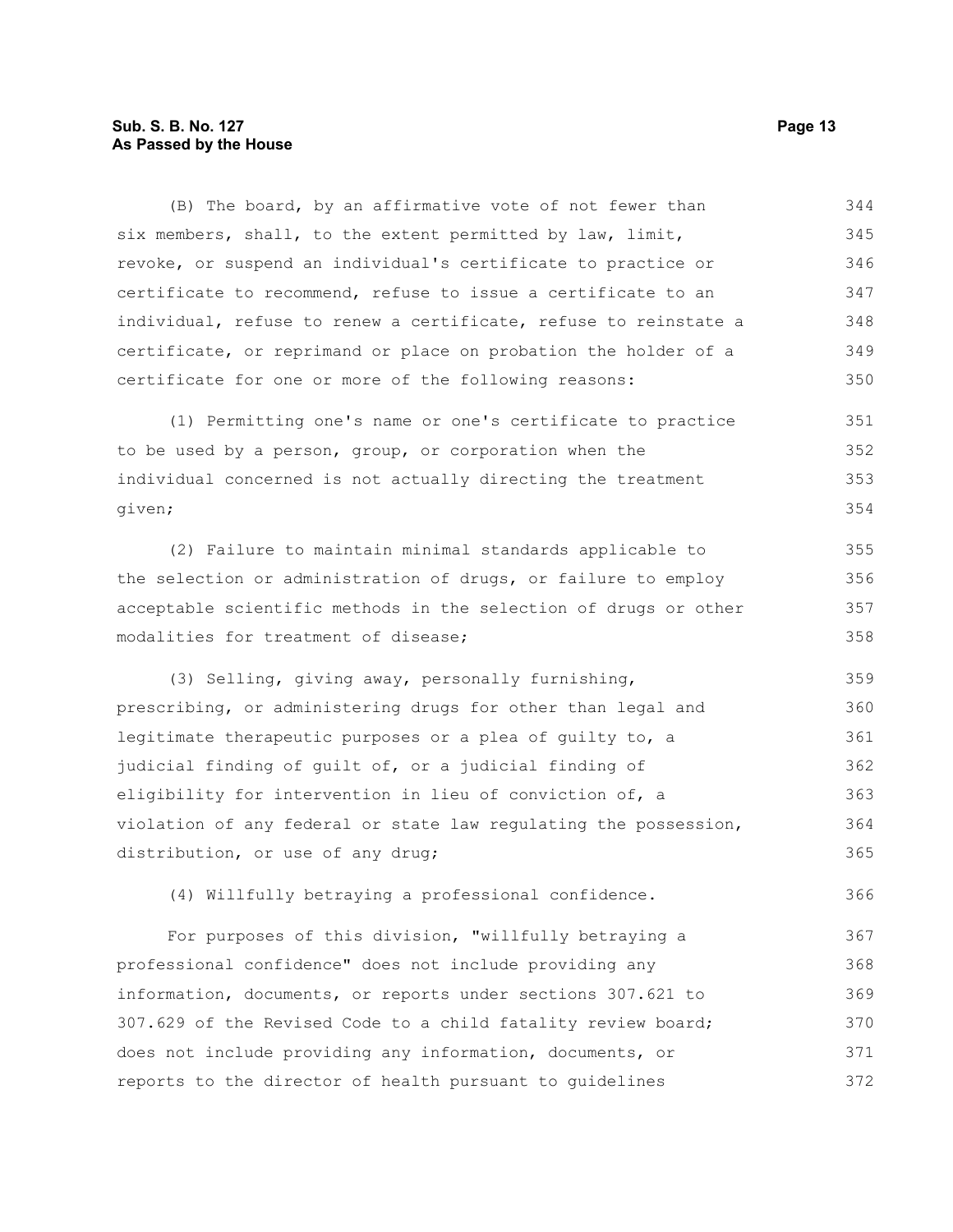#### **Sub. S. B. No. 127 Page 14 As Passed by the House**

established under section 3701.70 of the Revised Code; does not include written notice to a mental health professional under section 4731.62 of the Revised Code; and does not include the making of a report of an employee's use of a drug of abuse, or a report of a condition of an employee other than one involving the use of a drug of abuse, to the employer of the employee as described in division (B) of section 2305.33 of the Revised Code. Nothing in this division affects the immunity from civil liability conferred by section 2305.33 or 4731.62 of the Revised Code upon a physician who makes a report in accordance with section 2305.33 or notifies a mental health professional in accordance with section 4731.62 of the Revised Code. As used in this division, "employee," "employer," and "physician" have the same meanings as in section 2305.33 of the Revised Code. 373 374 375 376 377 378 379 380 381 382 383 384 385 386

(5) Making a false, fraudulent, deceptive, or misleading statement in the solicitation of or advertising for patients; in relation to the practice of medicine and surgery, osteopathic medicine and surgery, podiatric medicine and surgery, or a limited branch of medicine; or in securing or attempting to secure any certificate to practice issued by the board. 387 388 389 390 391 392

As used in this division, "false, fraudulent, deceptive, or misleading statement" means a statement that includes a misrepresentation of fact, is likely to mislead or deceive because of a failure to disclose material facts, is intended or is likely to create false or unjustified expectations of favorable results, or includes representations or implications that in reasonable probability will cause an ordinarily prudent person to misunderstand or be deceived. 393 394 395 396 397 398 399 400

(6) A departure from, or the failure to conform to, minimal standards of care of similar practitioners under the 401 402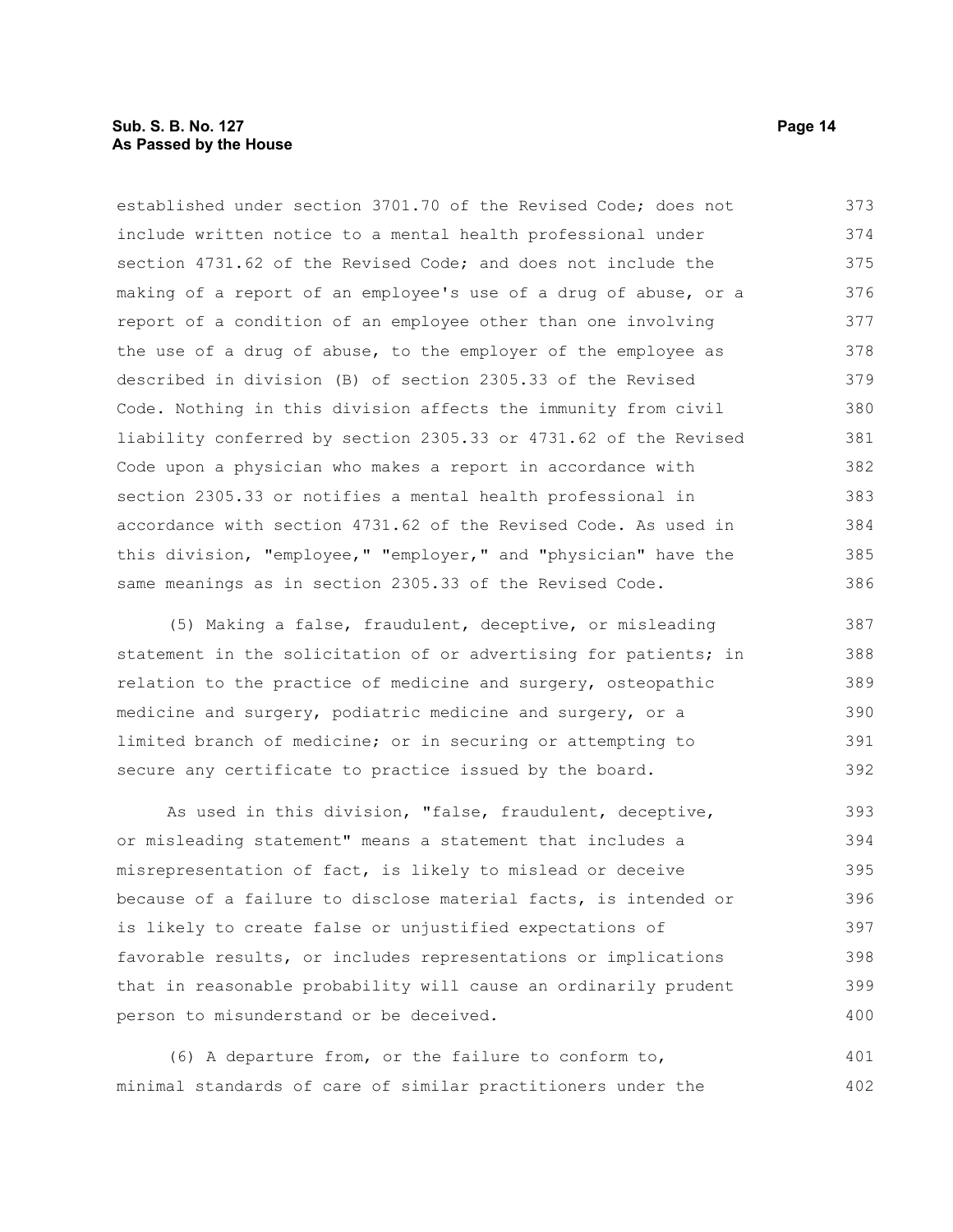same or similar circumstances, whether or not actual injury to a patient is established; (7) Representing, with the purpose of obtaining compensation or other advantage as personal gain or for any other person, that an incurable disease or injury, or other incurable condition, can be permanently cured; (8) The obtaining of, or attempting to obtain, money or anything of value by fraudulent misrepresentations in the course of practice; (9) A plea of guilty to, a judicial finding of guilt of, or a judicial finding of eligibility for intervention in lieu of conviction for, a felony; (10) Commission of an act that constitutes a felony in this state, regardless of the jurisdiction in which the act was committed; (11) A plea of guilty to, a judicial finding of guilt of, or a judicial finding of eligibility for intervention in lieu of conviction for, a misdemeanor committed in the course of practice; (12) Commission of an act in the course of practice that constitutes a misdemeanor in this state, regardless of the jurisdiction in which the act was committed; (13) A plea of guilty to, a judicial finding of guilt of, or a judicial finding of eligibility for intervention in lieu of conviction for, a misdemeanor involving moral turpitude; (14) Commission of an act involving moral turpitude that constitutes a misdemeanor in this state, regardless of the jurisdiction in which the act was committed; 403 404 405 406 407 408 409 410 411 412 413 414 415 416 417 418 419 420 421 422 423 424 425 426 427 428 429 430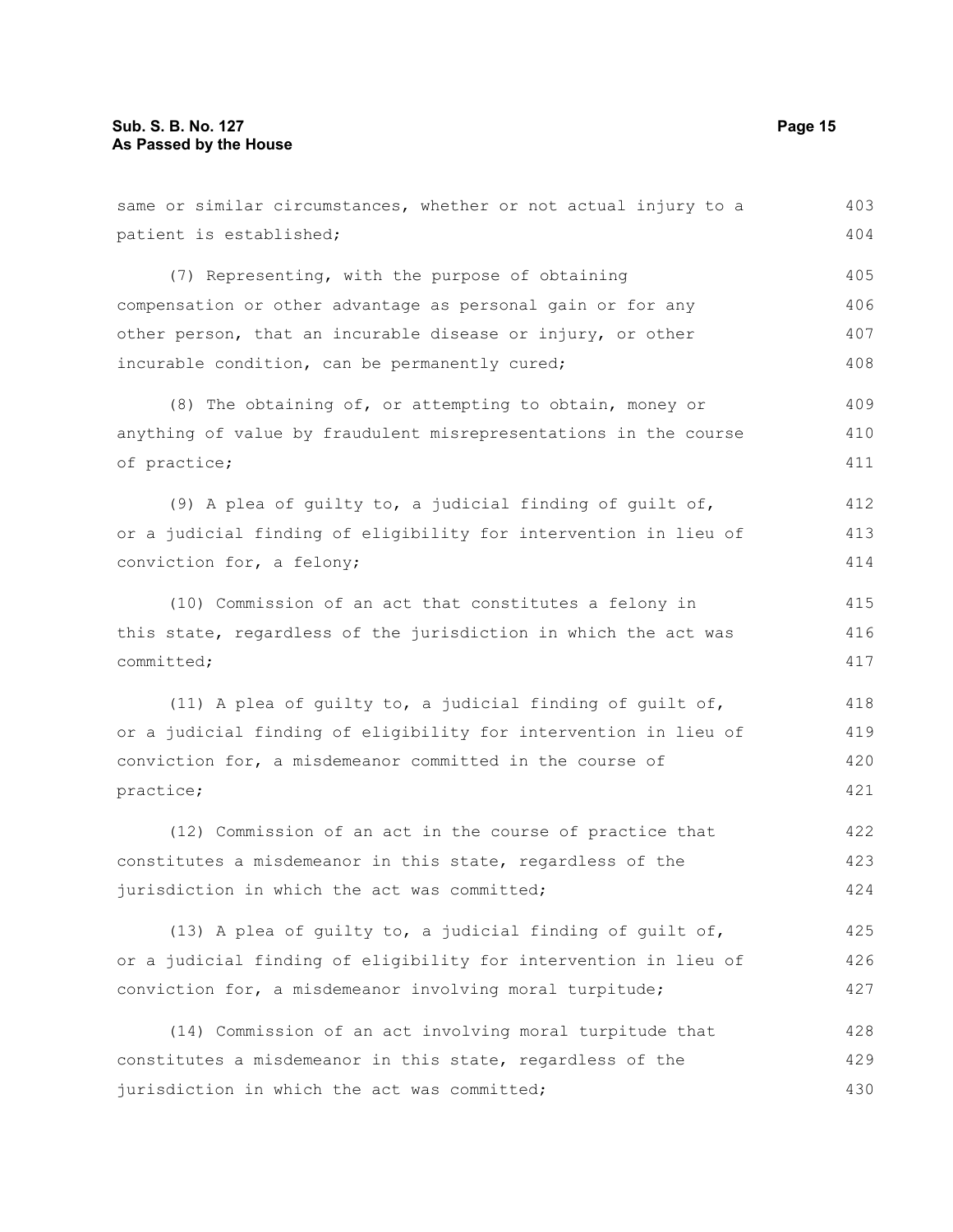(15) Violation of the conditions of limitation placed by the board upon a certificate to practice; (16) Failure to pay license renewal fees specified in this

chapter;

(17) Except as authorized in section 4731.31 of the Revised Code, engaging in the division of fees for referral of patients, or the receiving of a thing of value in return for a specific referral of a patient to utilize a particular service or business; 435 436 437 438 439

(18) Subject to section 4731.226 of the Revised Code, violation of any provision of a code of ethics of the American medical association, the American osteopathic association, the American podiatric medical association, or any other national professional organizations that the board specifies by rule. The state medical board shall obtain and keep on file current copies of the codes of ethics of the various national professional organizations. The individual whose certificate is being suspended or revoked shall not be found to have violated any provision of a code of ethics of an organization not appropriate to the individual's profession. 440 441 442 443 444 445 446 447 448 449 450

For purposes of this division, a "provision of a code of ethics of a national professional organization" does not include any provision that would preclude the making of a report by a physician of an employee's use of a drug of abuse, or of a condition of an employee other than one involving the use of a drug of abuse, to the employer of the employee as described in division (B) of section 2305.33 of the Revised Code. Nothing in this division affects the immunity from civil liability conferred by that section upon a physician who makes either type of report in accordance with division (B) of that section. As 451 452 453 454 455 456 457 458 459 460

431 432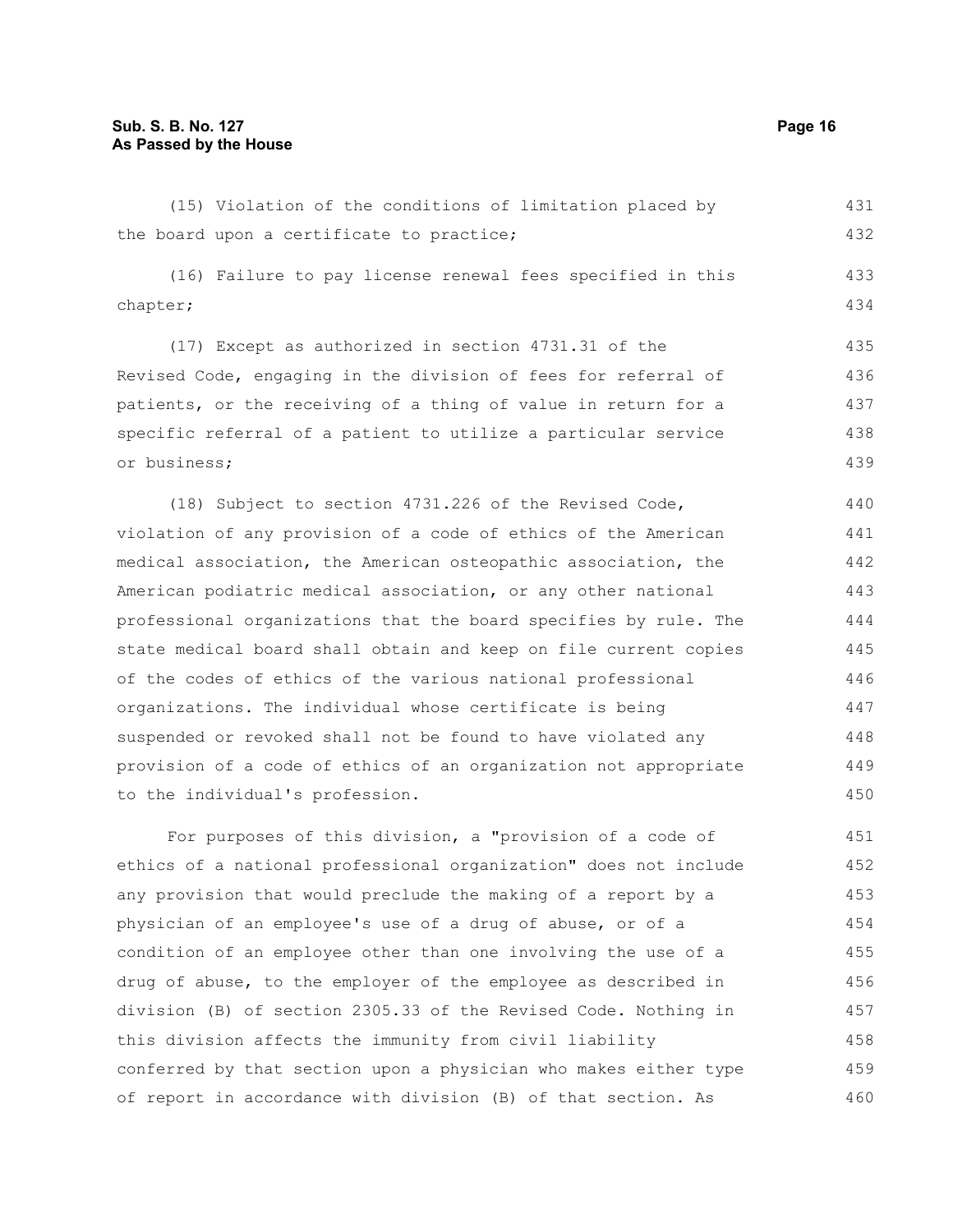used in this division, "employee," "employer," and "physician" have the same meanings as in section 2305.33 of the Revised Code.

(19) Inability to practice according to acceptable and prevailing standards of care by reason of mental illness or physical illness, including, but not limited to, physical deterioration that adversely affects cognitive, motor, or perceptive skills. 464 465 466 467 468

In enforcing this division, the board, upon a showing of a possible violation, may compel any individual authorized to practice by this chapter or who has submitted an application pursuant to this chapter to submit to a mental examination, physical examination, including an HIV test, or both a mental and a physical examination. The expense of the examination is the responsibility of the individual compelled to be examined. Failure to submit to a mental or physical examination or consent to an HIV test ordered by the board constitutes an admission of the allegations against the individual unless the failure is due to circumstances beyond the individual's control, and a default and final order may be entered without the taking of testimony or presentation of evidence. If the board finds an individual unable to practice because of the reasons set forth in this division, the board shall require the individual to submit to care, counseling, or treatment by physicians approved or designated by the board, as a condition for initial, continued, reinstated, or renewed authority to practice. An individual affected under this division shall be afforded an opportunity to demonstrate to the board the ability to resume practice in compliance with acceptable and prevailing standards under the provisions of the individual's certificate. For the purpose of this division, any individual who applies for or receives a 469 470 471 472 473 474 475 476 477 478 479 480 481 482 483 484 485 486 487 488 489 490 491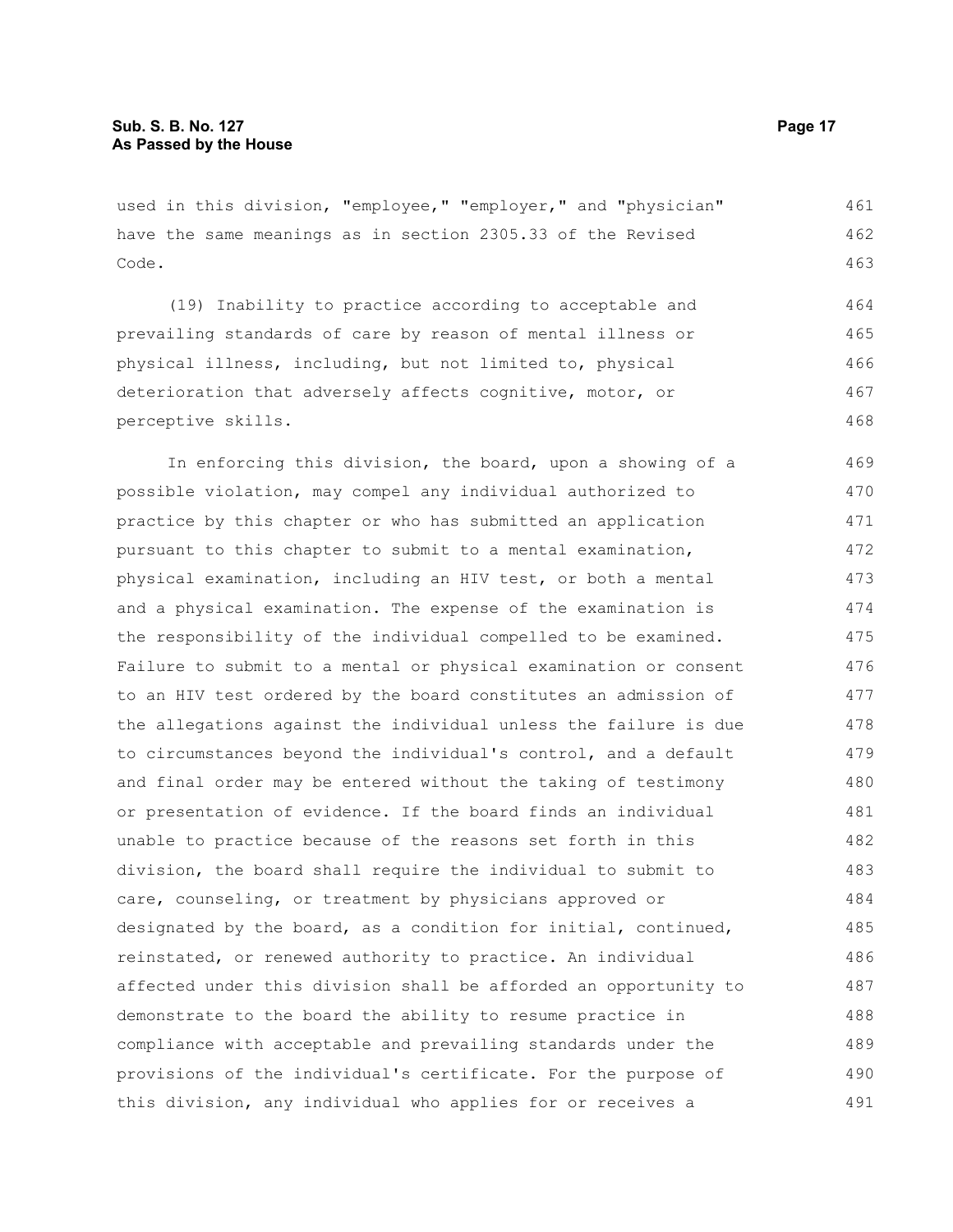#### **Sub. S. B. No. 127 Page 18 As Passed by the House**

certificate to practice under this chapter accepts the privilege of practicing in this state and, by so doing, shall be deemed to have given consent to submit to a mental or physical examination when directed to do so in writing by the board, and to have waived all objections to the admissibility of testimony or examination reports that constitute a privileged communication. 492 493 494 495 496 497

(20) Except when civil penalties are imposed under section 4731.225 or 4731.282 of the Revised Code, and subject to section 4731.226 of the Revised Code, violating or attempting to violate, directly or indirectly, or assisting in or abetting the violation of, or conspiring to violate, any provisions of this chapter or any rule promulgated by the board. 498 499 500 501 502 503

This division does not apply to a violation or attempted violation of, assisting in or abetting the violation of, or a conspiracy to violate, any provision of this chapter or any rule adopted by the board that would preclude the making of a report by a physician of an employee's use of a drug of abuse, or of a condition of an employee other than one involving the use of a drug of abuse, to the employer of the employee as described in division (B) of section 2305.33 of the Revised Code. Nothing in this division affects the immunity from civil liability conferred by that section upon a physician who makes either type of report in accordance with division (B) of that section. As used in this division, "employee," "employer," and "physician" have the same meanings as in section 2305.33 of the Revised Code. 504 505 506 507 508 509 510 511 512 513 514 515 516 517

(21) The violation of section 3701.79 of the Revised Code or of any abortion rule adopted by the director of health pursuant to section 3701.341 of the Revised Code; 518 519 520

(22) Any of the following actions taken by an agency 521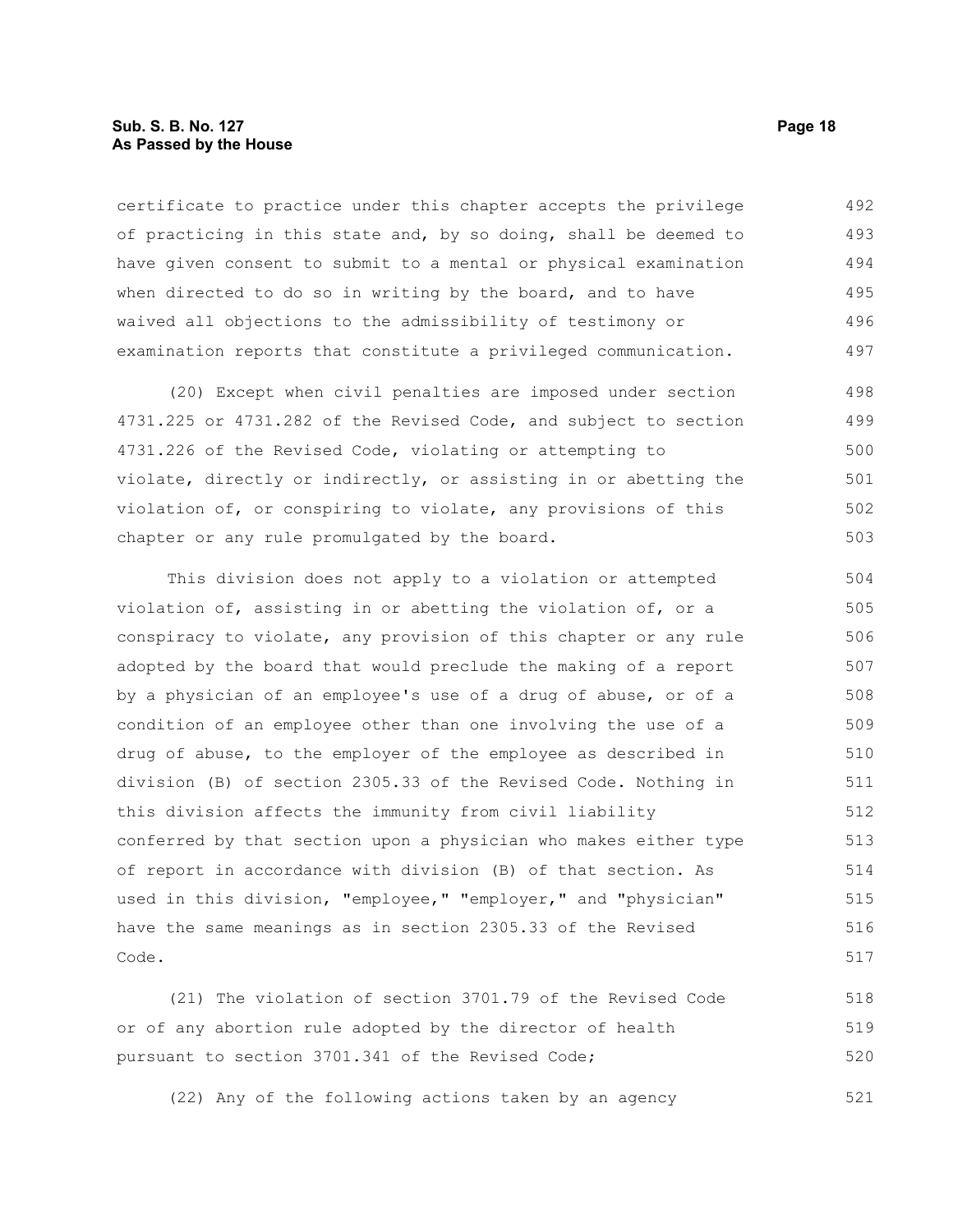responsible for authorizing, certifying, or regulating an individual to practice a health care occupation or provide health care services in this state or another jurisdiction, for any reason other than the nonpayment of fees: the limitation, revocation, or suspension of an individual's license to practice; acceptance of an individual's license surrender; denial of a license; refusal to renew or reinstate a license; imposition of probation; or issuance of an order of censure or other reprimand; 522 523 524 525 526 527 528 529 530

(23) The violation of section 2919.12 of the Revised Code or the performance or inducement of an abortion upon a pregnant woman with actual knowledge that the conditions specified in division (B) of section 2317.56 of the Revised Code have not been satisfied or with a heedless indifference as to whether those conditions have been satisfied, unless an affirmative defense as specified in division (H)(2) of that section would apply in a civil action authorized by division (H)(1) of that section; 531 532 533 534 535 536 537 538 539

(24) The revocation, suspension, restriction, reduction, or termination of clinical privileges by the United States department of defense or department of veterans affairs or the termination or suspension of a certificate of registration to prescribe drugs by the drug enforcement administration of the United States department of justice; 540 541 542 543 544 545

(25) Termination or suspension from participation in the medicare or medicaid programs by the department of health and human services or other responsible agency for any act or acts that also would constitute a violation of division  $(B)$   $(2)$ ,  $(3)$ , (6), (8), or (19) of this section; 546 547 548 549 550

(26) Impairment of ability to practice according to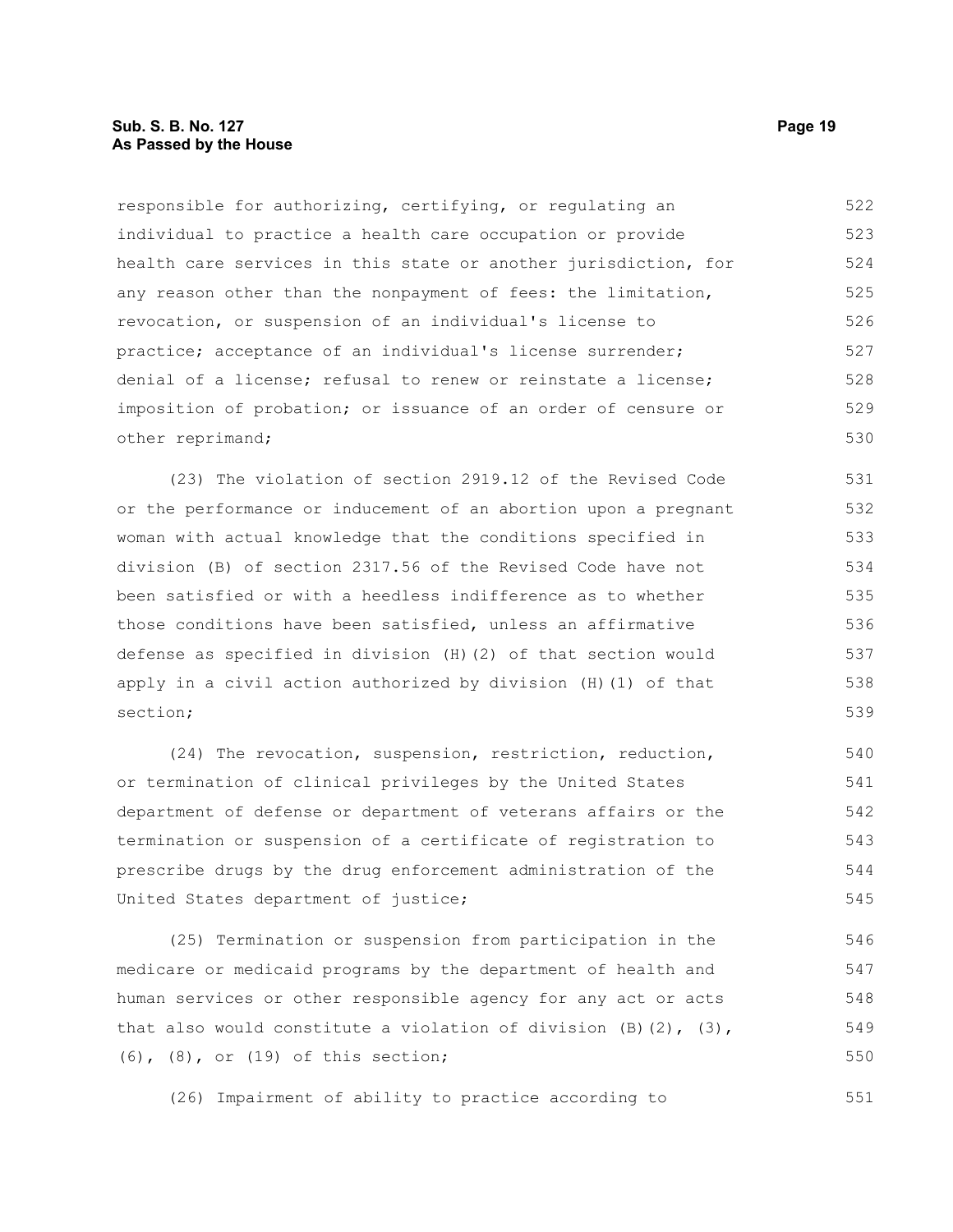acceptable and prevailing standards of care because of habitual or excessive use or abuse of drugs, alcohol, or other substances that impair ability to practice. 552 553 554

For the purposes of this division, any individual authorized to practice by this chapter accepts the privilege of practicing in this state subject to supervision by the board. By filing an application for or holding a certificate to practice under this chapter, an individual shall be deemed to have given consent to submit to a mental or physical examination when ordered to do so by the board in writing, and to have waived all objections to the admissibility of testimony or examination reports that constitute privileged communications. 555 556 557 558 559 560 561 562 563

If it has reason to believe that any individual authorized to practice by this chapter or any applicant for certification to practice suffers such impairment, the board may compel the individual to submit to a mental or physical examination, or both. The expense of the examination is the responsibility of the individual compelled to be examined. Any mental or physical examination required under this division shall be undertaken by a treatment provider or physician who is qualified to conduct the examination and who is chosen by the board. 564 565 566 567 568 569 570 571 572

Failure to submit to a mental or physical examination ordered by the board constitutes an admission of the allegations against the individual unless the failure is due to circumstances beyond the individual's control, and a default and final order may be entered without the taking of testimony or presentation of evidence. If the board determines that the individual's ability to practice is impaired, the board shall suspend the individual's certificate or deny the individual's application and shall require the individual, as a condition for 573 574 575 576 577 578 579 580 581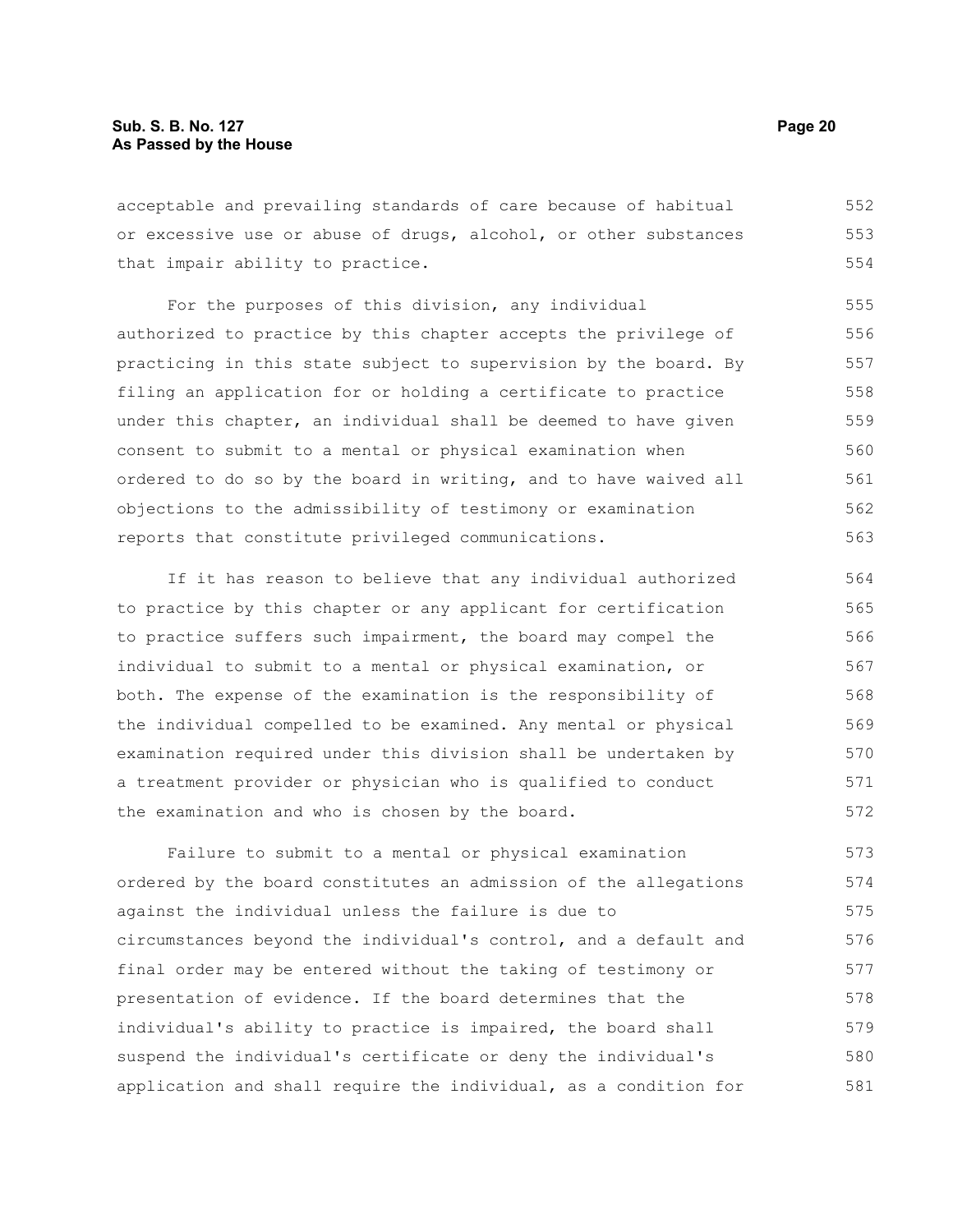#### **Sub. S. B. No. 127 Page 21 As Passed by the House**

initial, continued, reinstated, or renewed certification to practice, to submit to treatment. Before being eligible to apply for reinstatement of a certificate suspended under this division, the impaired practitioner shall demonstrate to the board the ability to resume practice in compliance with acceptable and prevailing standards of care under the provisions of the practitioner's certificate. The demonstration shall include, but shall not be limited to, the following: (a) Certification from a treatment provider approved under section 4731.25 of the Revised Code that the individual has successfully completed any required inpatient treatment; (b) Evidence of continuing full compliance with an aftercare contract or consent agreement; (c) Two written reports indicating that the individual's ability to practice has been assessed and that the individual has been found capable of practicing according to acceptable and prevailing standards of care. The reports shall be made by individuals or providers approved by the board for making the assessments and shall describe the basis for their determination. The board may reinstate a certificate suspended under this division after that demonstration and after the individual has entered into a written consent agreement. 582 583 584 585 586 587 588 589 590 591 592 593 594 595 596 597 598 599 600 601 602 603 604 605

When the impaired practitioner resumes practice, the board shall require continued monitoring of the individual. The monitoring shall include, but not be limited to, compliance with the written consent agreement entered into before reinstatement or with conditions imposed by board order after a hearing, and, 606 607 608 609 610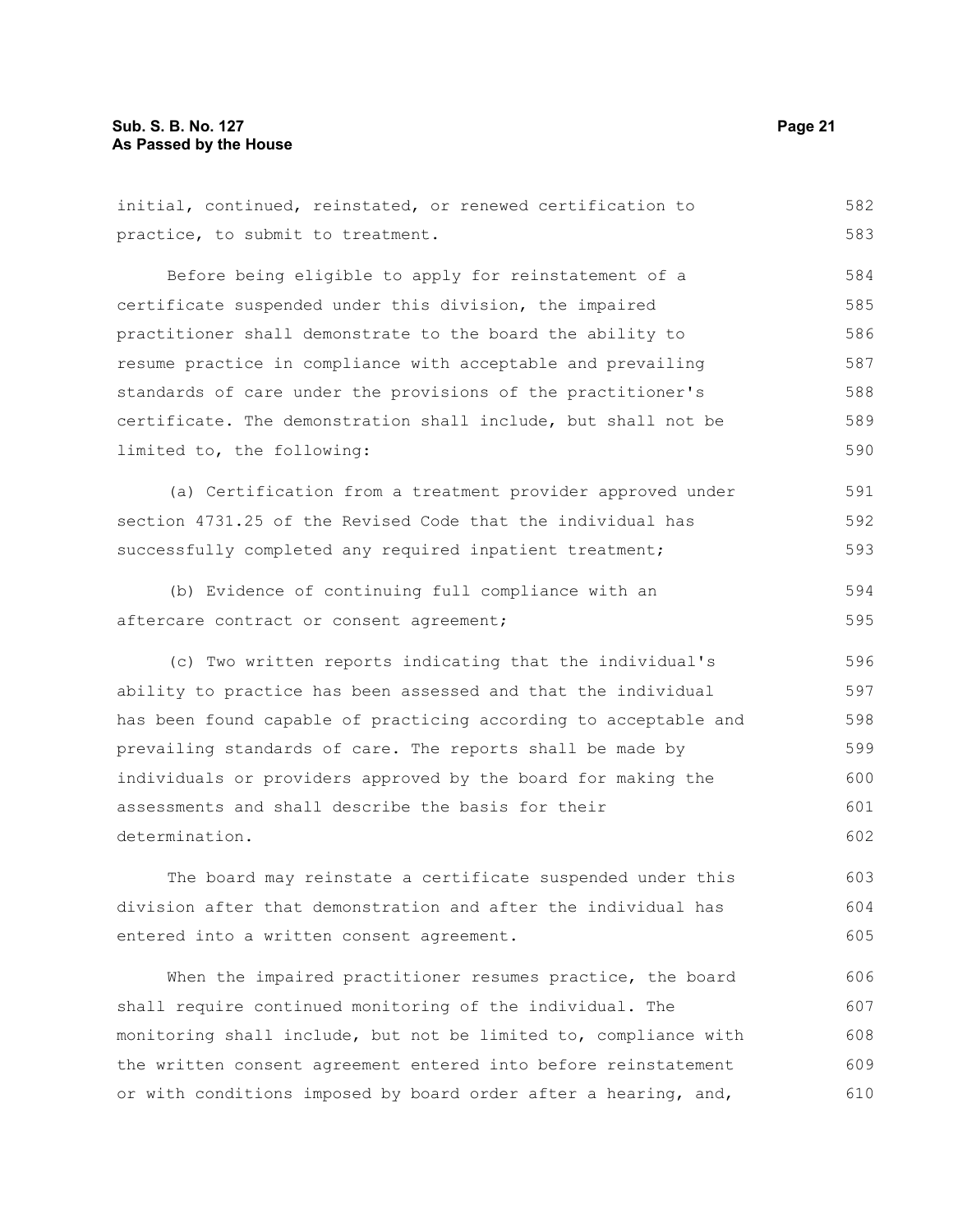upon termination of the consent agreement, submission to the board for at least two years of annual written progress reports made under penalty of perjury stating whether the individual has maintained sobriety. (27) A second or subsequent violation of section 4731.66 or 4731.69 of the Revised Code; (28) Except as provided in division (N) of this section: (a) Waiving the payment of all or any part of a deductible or copayment that a patient, pursuant to a health insurance or health care policy, contract, or plan that covers the individual's services, otherwise would be required to pay if the waiver is used as an enticement to a patient or group of patients to receive health care services from that individual; (b) Advertising that the individual will waive the payment of all or any part of a deductible or copayment that a patient, pursuant to a health insurance or health care policy, contract, or plan that covers the individual's services, otherwise would be required to pay. (29) Failure to use universal blood and body fluid precautions established by rules adopted under section 4731.051 of the Revised Code; (30) Failure to provide notice to, and receive acknowledgment of the notice from, a patient when required by section 4731.143 of the Revised Code prior to providing nonemergency professional services, or failure to maintain that notice in the patient's file; (31) Failure of a physician supervising a physician 611 612 613 614 615 616 617 618 619 620 621 622 623 624 625 626 627 628 629 630 631 632 633 634 635 636 637

assistant to maintain supervision in accordance with the requirements of Chapter 4730. of the Revised Code and the rules 638 639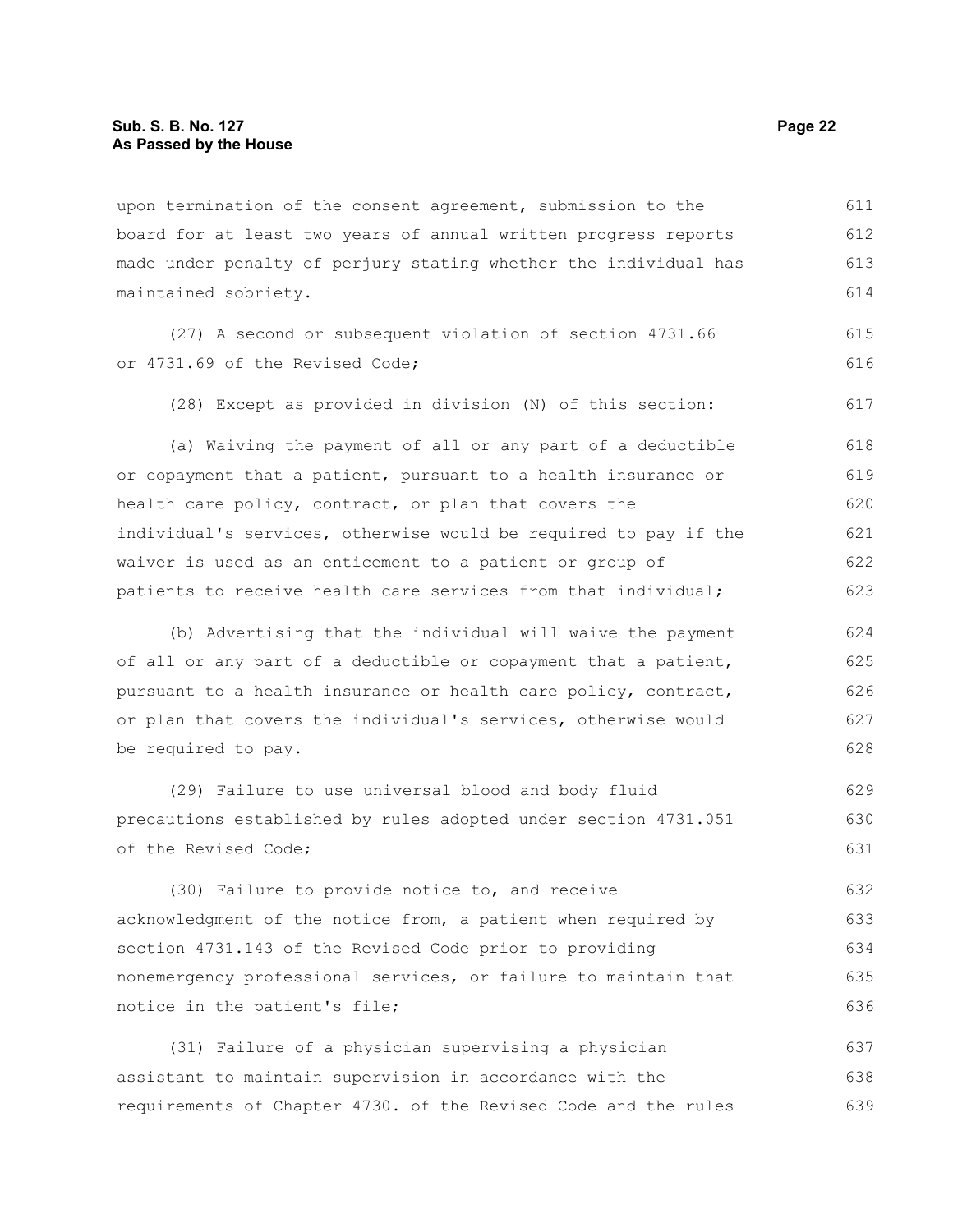adopted under that chapter;

(32) Failure of a physician or podiatrist to enter into a standard care arrangement with a clinical nurse specialist, certified nurse-midwife, or certified nurse practitioner with whom the physician or podiatrist is in collaboration pursuant to section 4731.27 of the Revised Code or failure to fulfill the responsibilities of collaboration after entering into a standard care arrangement; 641 642 643 644 645 646 647

(33) Failure to comply with the terms of a consult agreement entered into with a pharmacist pursuant to section 4729.39 of the Revised Code; 648 649 650

(34) Failure to cooperate in an investigation conducted by the board under division (F) of this section, including failure to comply with a subpoena or order issued by the board or failure to answer truthfully a question presented by the board in an investigative interview, an investigative office conference, at a deposition, or in written interrogatories, except that failure to cooperate with an investigation shall not constitute grounds for discipline under this section if a court of competent jurisdiction has issued an order that either quashes a subpoena or permits the individual to withhold the testimony or evidence in issue; 651 652 653 654 655 656 657 658 659 660 661

(35) Failure to supervise an oriental medicine practitioner or acupuncturist in accordance with Chapter 4762. of the Revised Code and the board's rules for providing that supervision; 662 663 664 665

(36) Failure to supervise an anesthesiologist assistant in accordance with Chapter 4760. of the Revised Code and the board's rules for supervision of an anesthesiologist assistant; 666 667 668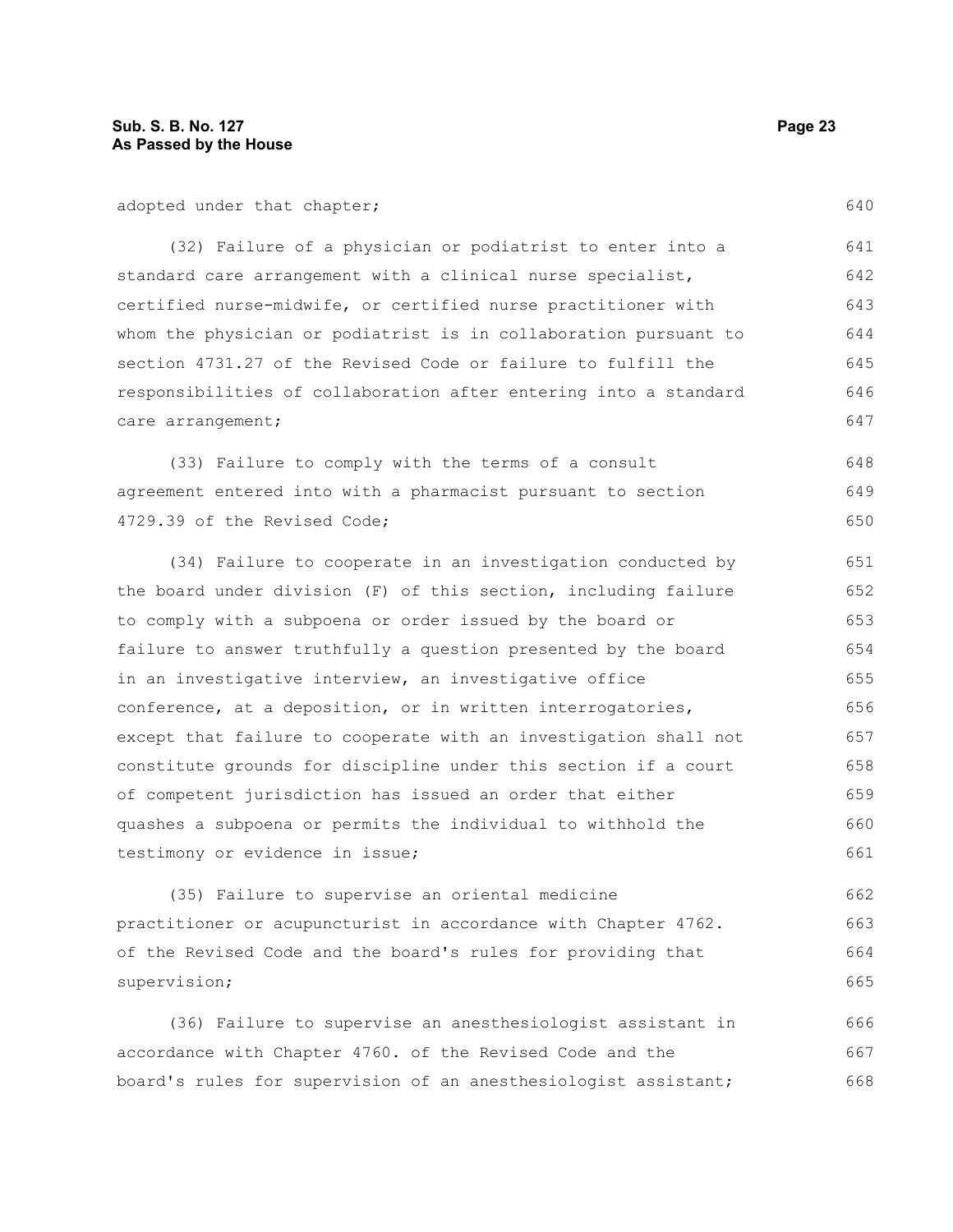(37) Assisting suicide, as defined in section 3795.01 of the Revised Code; (38) Failure to comply with the requirements of section 2317.561 of the Revised Code; (39) Failure to supervise a radiologist assistant in accordance with Chapter 4774. of the Revised Code and the board's rules for supervision of radiologist assistants; (40) Performing or inducing an abortion at an office or facility with knowledge that the office or facility fails to post the notice required under section 3701.791 of the Revised Code; (41) Failure to comply with the standards and procedures established in rules under section 4731.054 of the Revised Code for the operation of or the provision of care at a pain management clinic; (42) Failure to comply with the standards and procedures established in rules under section 4731.054 of the Revised Code for providing supervision, direction, and control of individuals at a pain management clinic; (43) Failure to comply with the requirements of section 4729.79 or 4731.055 of the Revised Code, unless the state board of pharmacy no longer maintains a drug database pursuant to section 4729.75 of the Revised Code; 669 670 671 672 673 674 675 676 677 678 679 680 681 682 683 684 685 686 687 688 689 690 691

(44) Failure to comply with the requirements of section 2919.171, 2919.202, or 2919.203 of the Revised Code or failure to submit to the department of health in accordance with a court order a complete report as described in section 2919.171 or 2919.202 of the Revised Code; 692 693 694 695 696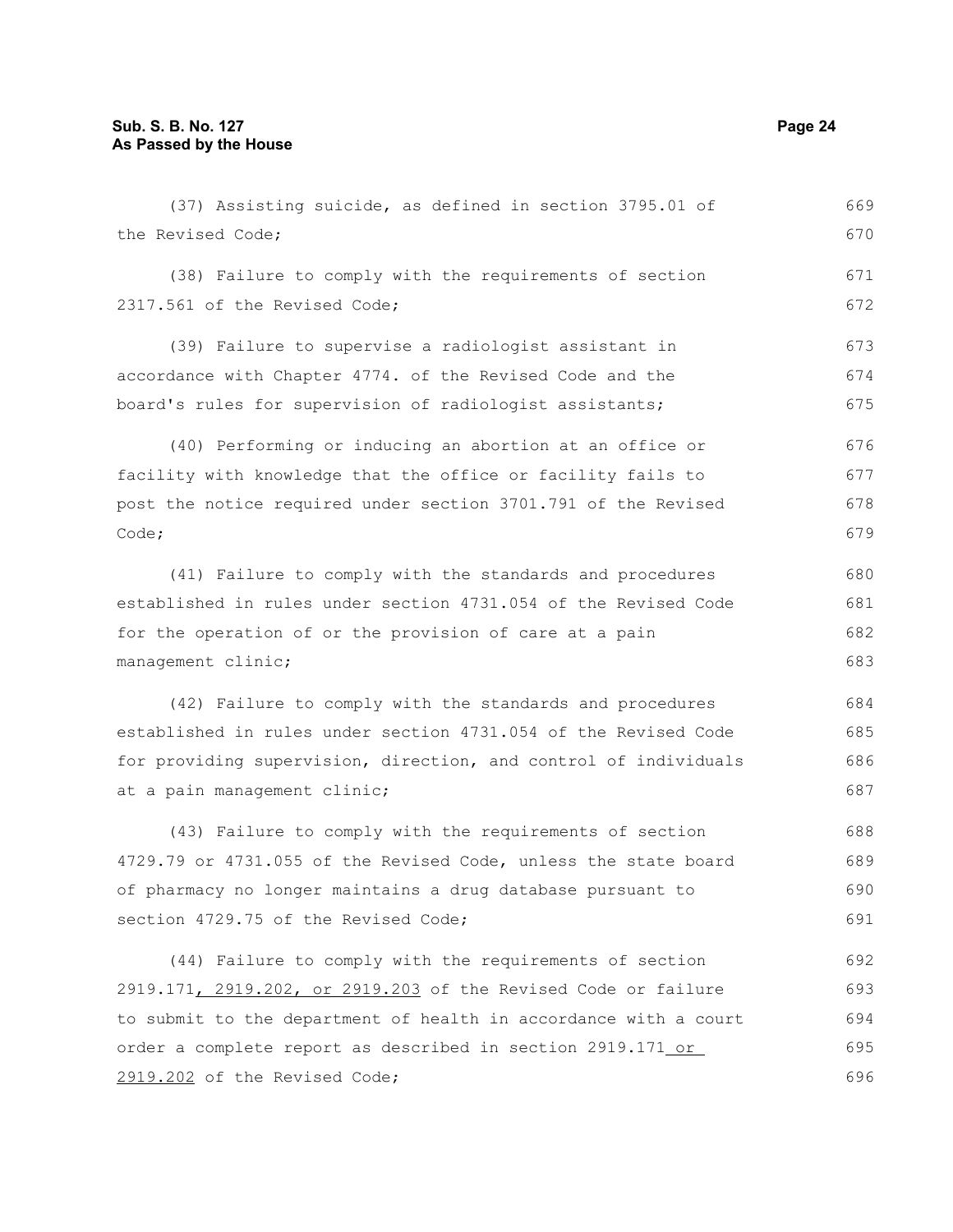#### **Sub. S. B. No. 127 Page 25 As Passed by the House**

(45) Practicing at a facility that is subject to licensure as a category III terminal distributor of dangerous drugs with a pain management clinic classification unless the person operating the facility has obtained and maintains the license with the classification: 697 698 699 700 701

(46) Owning a facility that is subject to licensure as a category III terminal distributor of dangerous drugs with a pain management clinic classification unless the facility is licensed with the classification: 702 703 704 705

(47) Failure to comply with the requirement regarding maintaining notes described in division (B) of section 2919.191 of the Revised Code or failure to satisfy the requirements of section 2919.191 of the Revised Code prior to performing or inducing an abortion upon a pregnant woman; 706 707 708 709 710

(48) Failure to comply with the requirements in section 3719.061 of the Revised Code before issuing for a minor a prescription for an opioid analgesic, as defined in section 3719.01 of the Revised Code; 711 712 713 714

(49) Failure to comply with the requirements of section 4731.30 of the Revised Code or rules adopted under section 4731.301 of the Revised Code when recommending treatment with medical marijuana. 715 716 717 718

(C) Disciplinary actions taken by the board under divisions (A) and (B) of this section shall be taken pursuant to an adjudication under Chapter 119. of the Revised Code, except that in lieu of an adjudication, the board may enter into a consent agreement with an individual to resolve an allegation of a violation of this chapter or any rule adopted under it. A consent agreement, when ratified by an affirmative vote of not 719 720 721 722 723 724 725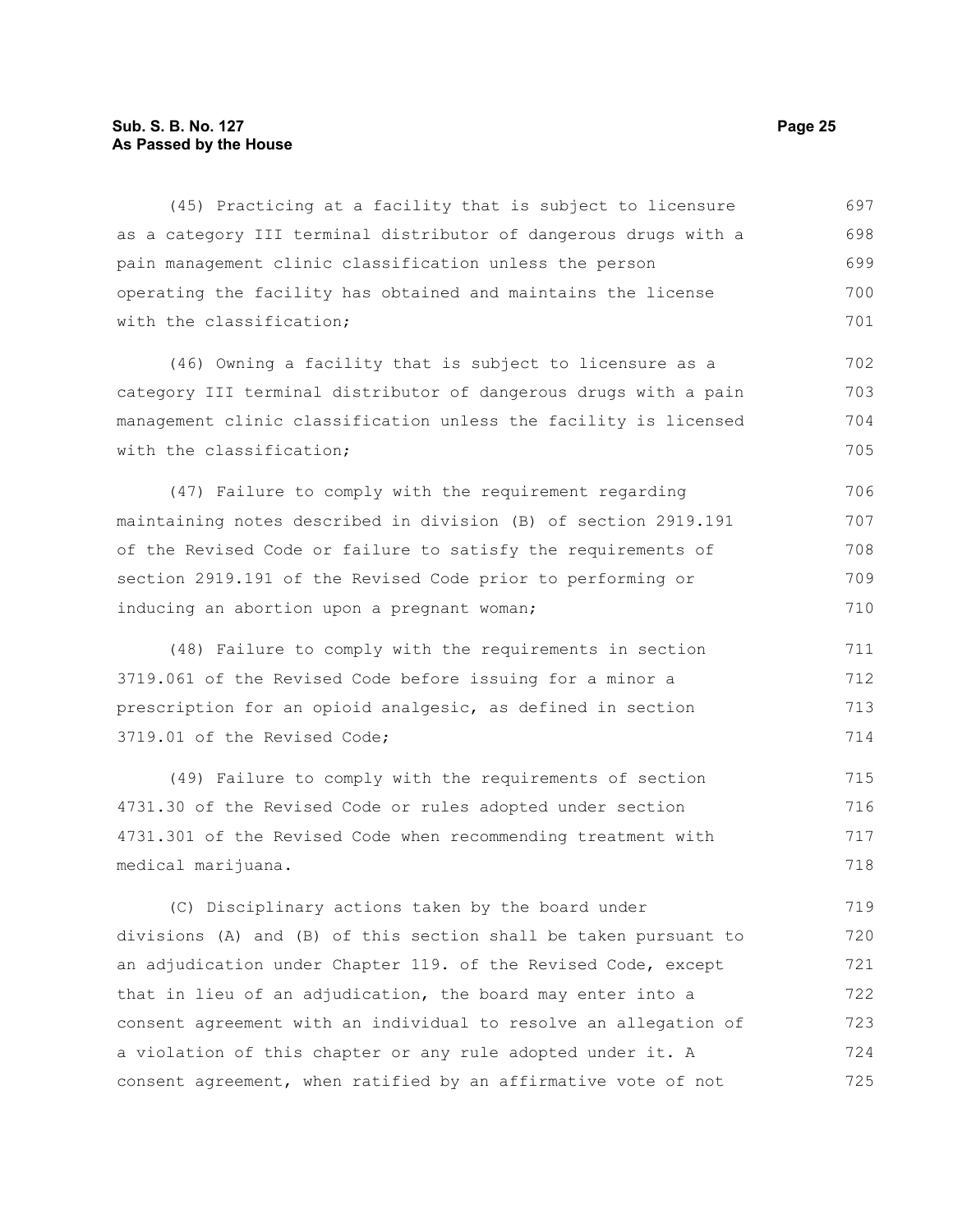#### **Sub. S. B. No. 127 Page 26 As Passed by the House**

fewer than six members of the board, shall constitute the findings and order of the board with respect to the matter addressed in the agreement. If the board refuses to ratify a consent agreement, the admissions and findings contained in the consent agreement shall be of no force or effect. 726 727 728 729 730

A telephone conference call may be utilized for ratification of a consent agreement that revokes or suspends an individual's certificate to practice or certificate to recommend. The telephone conference call shall be considered a special meeting under division (F) of section 121.22 of the Revised Code. 731 732 733 734 735 736

If the board takes disciplinary action against an individual under division (B) of this section for a second or subsequent plea of guilty to, or judicial finding of guilt of, a violation of section 2919.123 of the Revised Code, the disciplinary action shall consist of a suspension of the individual's certificate to practice for a period of at least one year or, if determined appropriate by the board, a more serious sanction involving the individual's certificate to practice. Any consent agreement entered into under this division with an individual that pertains to a second or subsequent plea of guilty to, or judicial finding of guilt of, a violation of that section shall provide for a suspension of the individual's certificate to practice for a period of at least one year or, if determined appropriate by the board, a more serious sanction involving the individual's certificate to practice. 737 738 739 740 741 742 743 744 745 746 747 748 749 750 751

(D) For purposes of divisions  $(B)(10)$ ,  $(12)$ , and  $(14)$  of this section, the commission of the act may be established by a finding by the board, pursuant to an adjudication under Chapter 119. of the Revised Code, that the individual committed the act. 752 753 754 755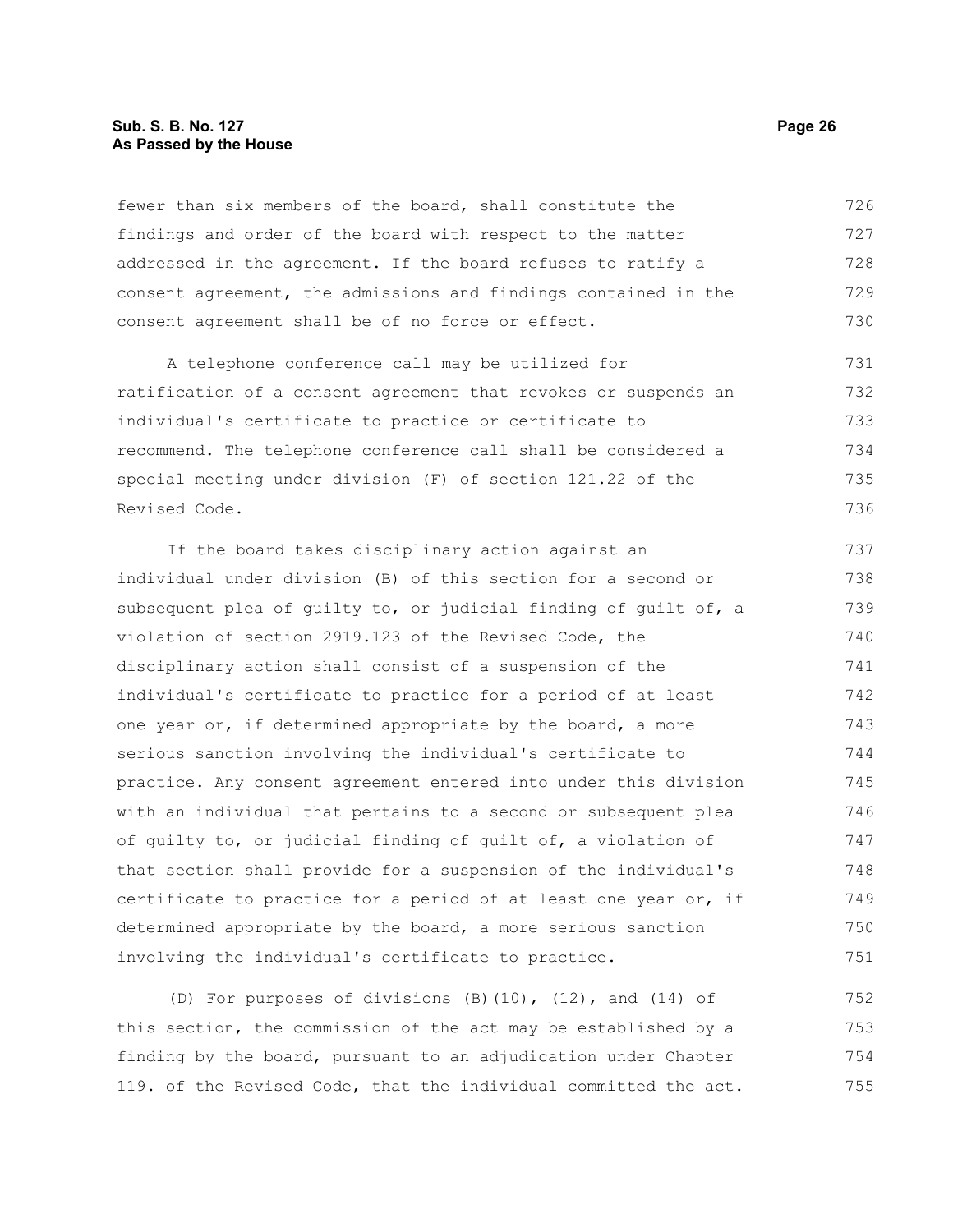#### **Sub. S. B. No. 127 Page 27 As Passed by the House**

The board does not have jurisdiction under those divisions if the trial court renders a final judgment in the individual's favor and that judgment is based upon an adjudication on the merits. The board has jurisdiction under those divisions if the trial court issues an order of dismissal upon technical or procedural grounds. 756 757 758 759 760 761

(E) The sealing of conviction records by any court shall have no effect upon a prior board order entered under this section or upon the board's jurisdiction to take action under this section if, based upon a plea of guilty, a judicial finding of guilt, or a judicial finding of eligibility for intervention in lieu of conviction, the board issued a notice of opportunity for a hearing prior to the court's order to seal the records. The board shall not be required to seal, destroy, redact, or otherwise modify its records to reflect the court's sealing of conviction records. 762 763 764 765 766 767 768 769 770 771

(F)(1) The board shall investigate evidence that appears to show that a person has violated any provision of this chapter or any rule adopted under it. Any person may report to the board in a signed writing any information that the person may have that appears to show a violation of any provision of this chapter or any rule adopted under it. In the absence of bad faith, any person who reports information of that nature or who testifies before the board in any adjudication conducted under Chapter 119. of the Revised Code shall not be liable in damages in a civil action as a result of the report or testimony. Each complaint or allegation of a violation received by the board shall be assigned a case number and shall be recorded by the board. 772 773 774 775 776 777 778 779 780 781 782 783 784

(2) Investigations of alleged violations of this chapter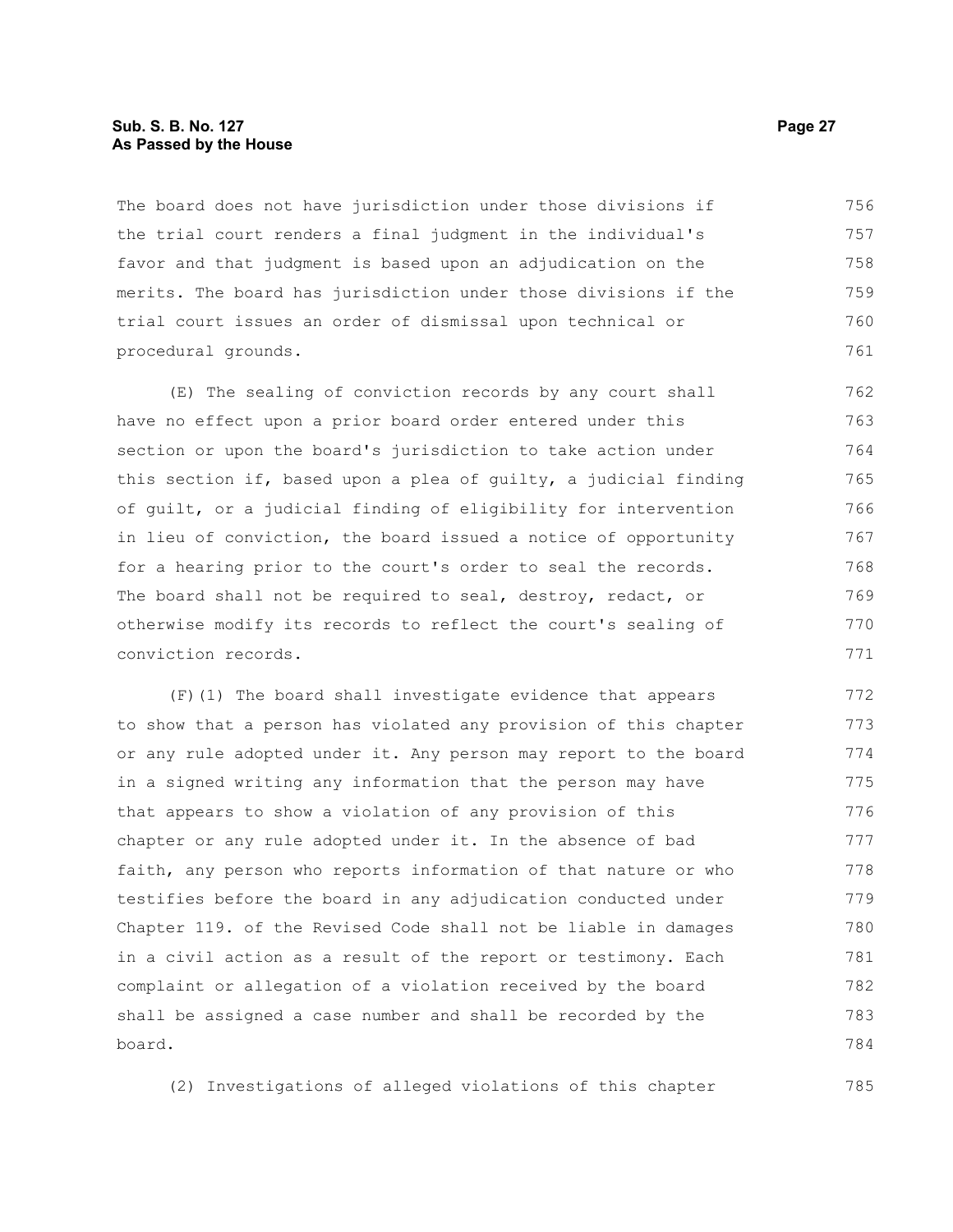#### **Sub. S. B. No. 127 Page 28 As Passed by the House**

or any rule adopted under it shall be supervised by the supervising member elected by the board in accordance with section 4731.02 of the Revised Code and by the secretary as provided in section 4731.39 of the Revised Code. The president may designate another member of the board to supervise the investigation in place of the supervising member. No member of the board who supervises the investigation of a case shall participate in further adjudication of the case. 786 787 788 789 790 791 792 793

(3) In investigating a possible violation of this chapter or any rule adopted under this chapter, or in conducting an inspection under division (E) of section 4731.054 of the Revised Code, the board may question witnesses, conduct interviews, administer oaths, order the taking of depositions, inspect and copy any books, accounts, papers, records, or documents, issue subpoenas, and compel the attendance of witnesses and production of books, accounts, papers, records, documents, and testimony, except that a subpoena for patient record information shall not be issued without consultation with the attorney general's office and approval of the secretary and supervising member of the board. 794 795 796 797 798 799 800 801 802 803 804 805

(a) Before issuance of a subpoena for patient record information, the secretary and supervising member shall determine whether there is probable cause to believe that the complaint filed alleges a violation of this chapter or any rule adopted under it and that the records sought are relevant to the alleged violation and material to the investigation. The subpoena may apply only to records that cover a reasonable period of time surrounding the alleged violation. 806 807 808 809 810 811 812 813

(b) On failure to comply with any subpoena issued by the board and after reasonable notice to the person being 814 815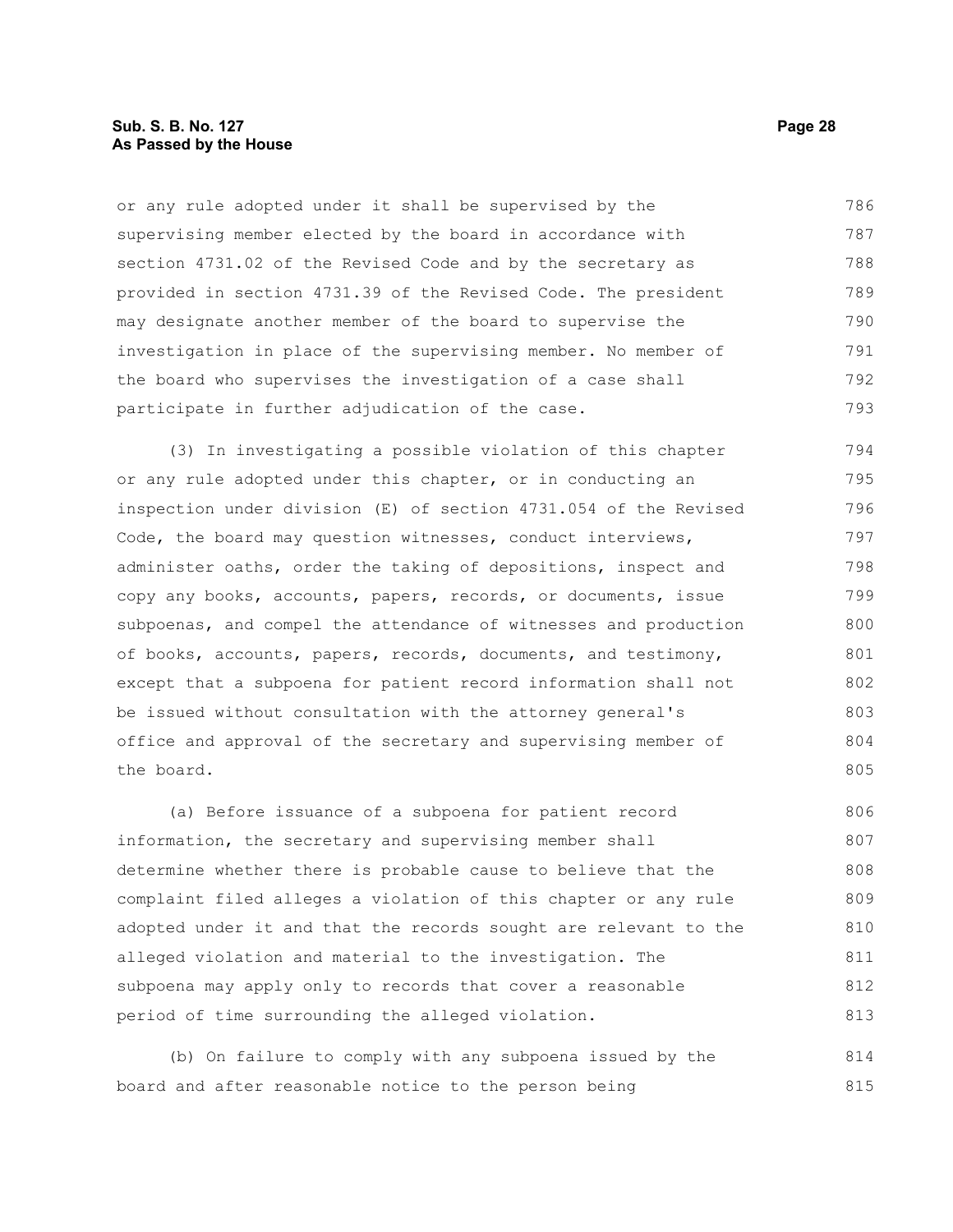subpoenaed, the board may move for an order compelling the production of persons or records pursuant to the Rules of Civil Procedure. 816 817 818

(c) A subpoena issued by the board may be served by a sheriff, the sheriff's deputy, or a board employee designated by the board. Service of a subpoena issued by the board may be made by delivering a copy of the subpoena to the person named therein, reading it to the person, or leaving it at the person's usual place of residence, usual place of business, or address on file with the board. When serving a subpoena to an applicant for or the holder of a certificate issued under this chapter, service of the subpoena may be made by certified mail, return receipt requested, and the subpoena shall be deemed served on the date delivery is made or the date the person refuses to accept delivery. If the person being served refuses to accept the subpoena or is not located, service may be made to an attorney who notifies the board that the attorney is representing the person. 819 820 821 822 823 824 825 826 827 828 829 830 831 832 833

(d) A sheriff's deputy who serves a subpoena shall receive the same fees as a sheriff. Each witness who appears before the board in obedience to a subpoena shall receive the fees and mileage provided for under section 119.094 of the Revised Code. 834 835 836 837

(4) All hearings, investigations, and inspections of the board shall be considered civil actions for the purposes of section 2305.252 of the Revised Code. 838 839 840

(5) A report required to be submitted to the board under this chapter, a complaint, or information received by the board pursuant to an investigation or pursuant to an inspection under division (E) of section 4731.054 of the Revised Code is confidential and not subject to discovery in any civil action. 841 842 843 844 845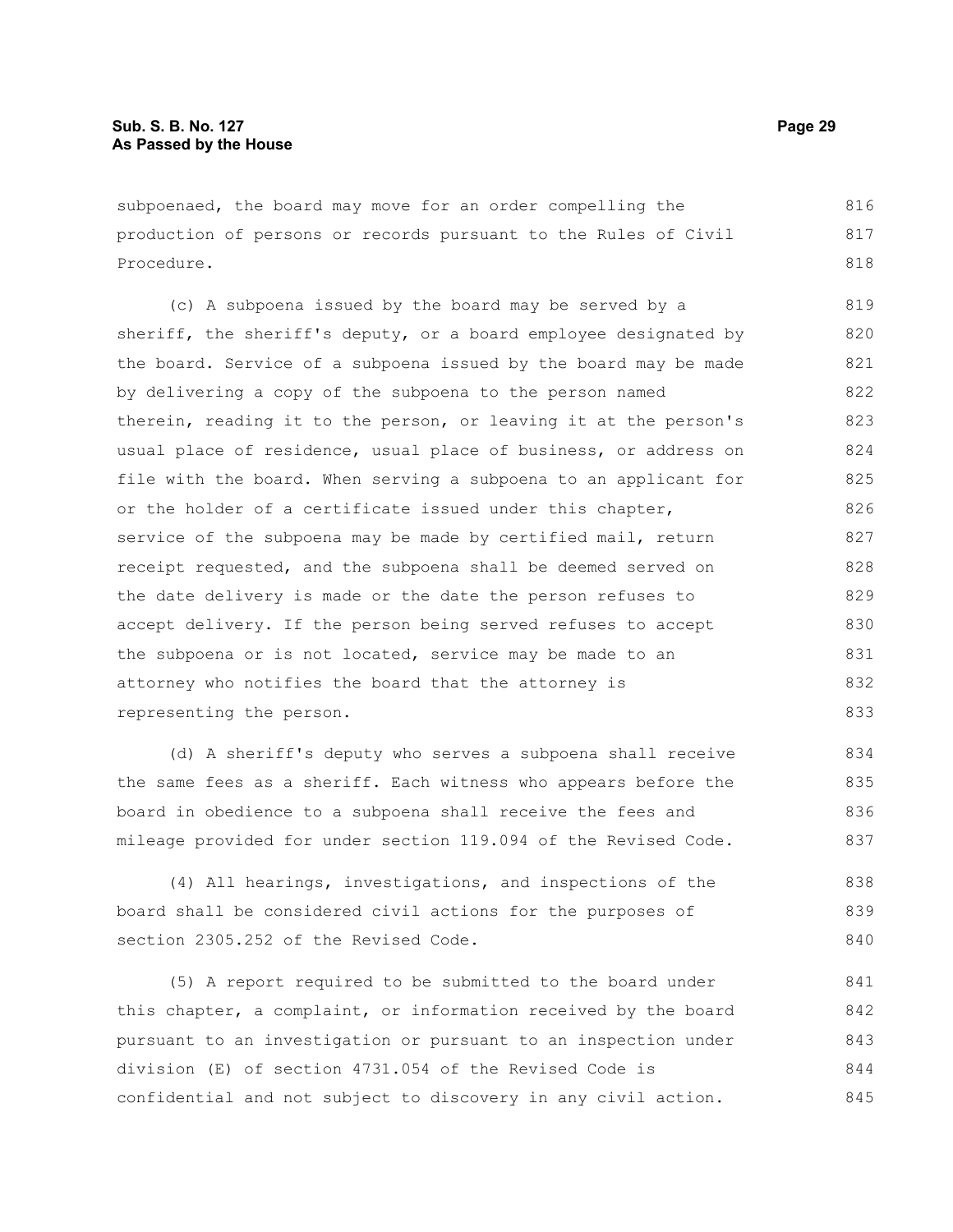#### **Sub. S. B. No. 127 Page 30 As Passed by the House**

The board shall conduct all investigations or inspections and proceedings in a manner that protects the confidentiality of patients and persons who file complaints with the board. The board shall not make public the names or any other identifying information about patients or complainants unless proper consent is given or, in the case of a patient, a waiver of the patient privilege exists under division (B) of section 2317.02 of the Revised Code, except that consent or a waiver of that nature is not required if the board possesses reliable and substantial evidence that no bona fide physician-patient relationship exists. 846 847 848 849 850 851 852 853 854 855 856

The board may share any information it receives pursuant to an investigation or inspection, including patient records and patient record information, with law enforcement agencies, other licensing boards, and other governmental agencies that are prosecuting, adjudicating, or investigating alleged violations of statutes or administrative rules. An agency or board that receives the information shall comply with the same requirements regarding confidentiality as those with which the state medical board must comply, notwithstanding any conflicting provision of the Revised Code or procedure of the agency or board that applies when it is dealing with other information in its possession. In a judicial proceeding, the information may be admitted into evidence only in accordance with the Rules of Evidence, but the court shall require that appropriate measures are taken to ensure that confidentiality is maintained with respect to any part of the information that contains names or other identifying information about patients or complainants whose confidentiality was protected by the state medical board when the information was in the board's possession. Measures to ensure confidentiality that may be taken by the court include 857 858 859 860 861 862 863 864 865 866 867 868 869 870 871 872 873 874 875 876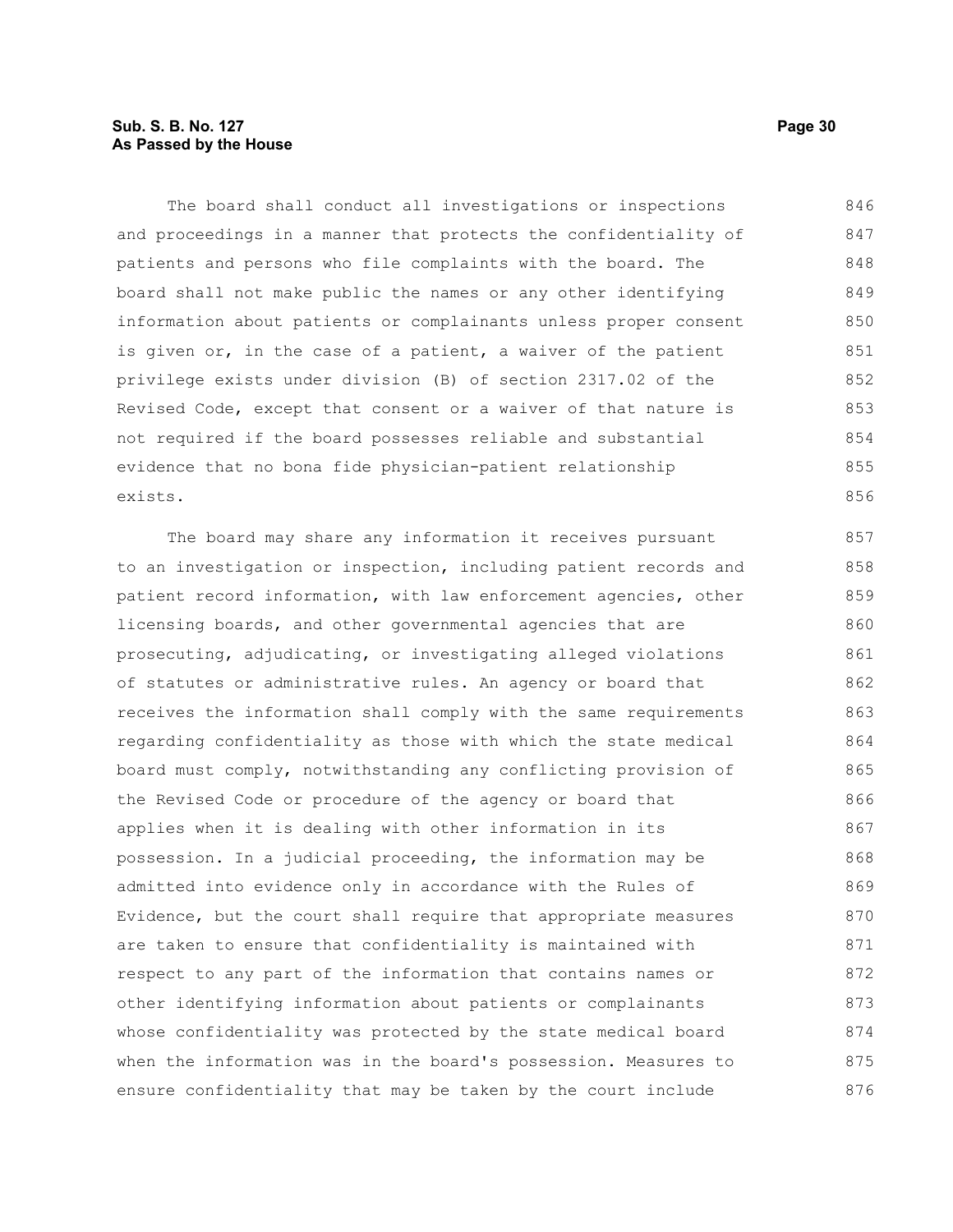sealing its records or deleting specific information from its records. (6) On a quarterly basis, the board shall prepare a report that documents the disposition of all cases during the preceding three months. The report shall contain the following information for each case with which the board has completed its activities: (a) The case number assigned to the complaint or alleged violation; (b) The type of certificate to practice, if any, held by the individual against whom the complaint is directed; (c) A description of the allegations contained in the complaint; (d) The disposition of the case. The report shall state how many cases are still pending and shall be prepared in a manner that protects the identity of each person involved in each case. The report shall be a public record under section 149.43 of the Revised Code. (G) If the secretary and supervising member determine both of the following, they may recommend that the board suspend an individual's certificate to practice or certificate to recommend without a prior hearing: (1) That there is clear and convincing evidence that an individual has violated division (B) of this section; (2) That the individual's continued practice presents a danger of immediate and serious harm to the public. 877 878 879 880 881 882 883 884 885 886 887 888 889 890 891 892 893 894 895 896 897 898 899 900 901

Written allegations shall be prepared for consideration by the board. The board, upon review of those allegations and by an 902 903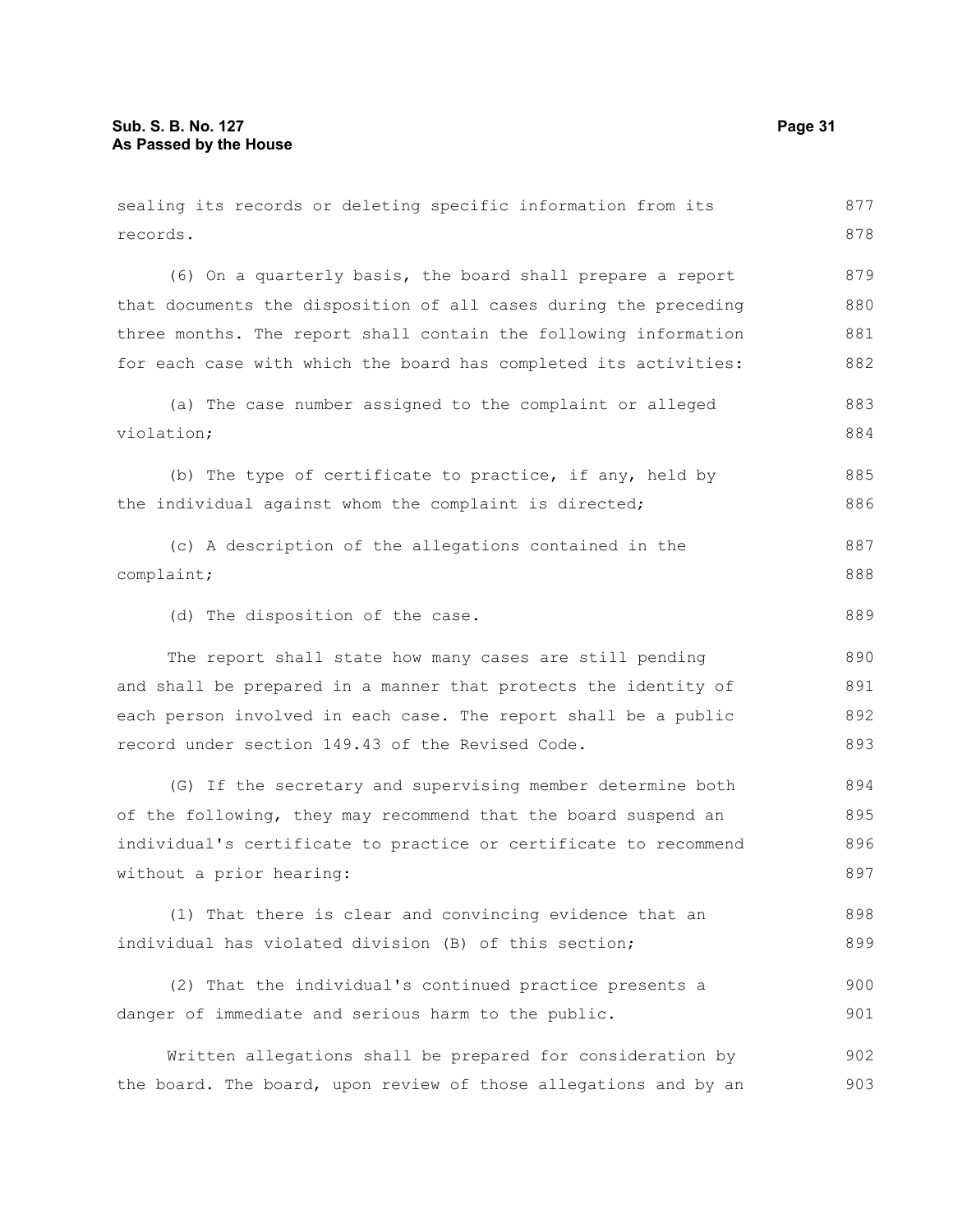#### **Sub. S. B. No. 127 Page 32 As Passed by the House**

affirmative vote of not fewer than six of its members, excluding the secretary and supervising member, may suspend a certificate without a prior hearing. A telephone conference call may be utilized for reviewing the allegations and taking the vote on the summary suspension. 904 905 906 907 908

The board shall issue a written order of suspension by certified mail or in person in accordance with section 119.07 of the Revised Code. The order shall not be subject to suspension by the court during pendency of any appeal filed under section 119.12 of the Revised Code. If the individual subject to the summary suspension requests an adjudicatory hearing by the board, the date set for the hearing shall be within fifteen days, but not earlier than seven days, after the individual requests the hearing, unless otherwise agreed to by both the board and the individual. 909 910 911 912 913 914 915 916 917 918

Any summary suspension imposed under this division shall remain in effect, unless reversed on appeal, until a final adjudicative order issued by the board pursuant to this section and Chapter 119. of the Revised Code becomes effective. The board shall issue its final adjudicative order within seventyfive days after completion of its hearing. A failure to issue the order within seventy-five days shall result in dissolution of the summary suspension order but shall not invalidate any subsequent, final adjudicative order. 919 920 921 922 923 924 925 926 927

(H) If the board takes action under division  $(B)$ (9), (11), or (13) of this section and the judicial finding of guilt, guilty plea, or judicial finding of eligibility for intervention in lieu of conviction is overturned on appeal, upon exhaustion of the criminal appeal, a petition for reconsideration of the order may be filed with the board along with appropriate court 928 929 930 931 932 933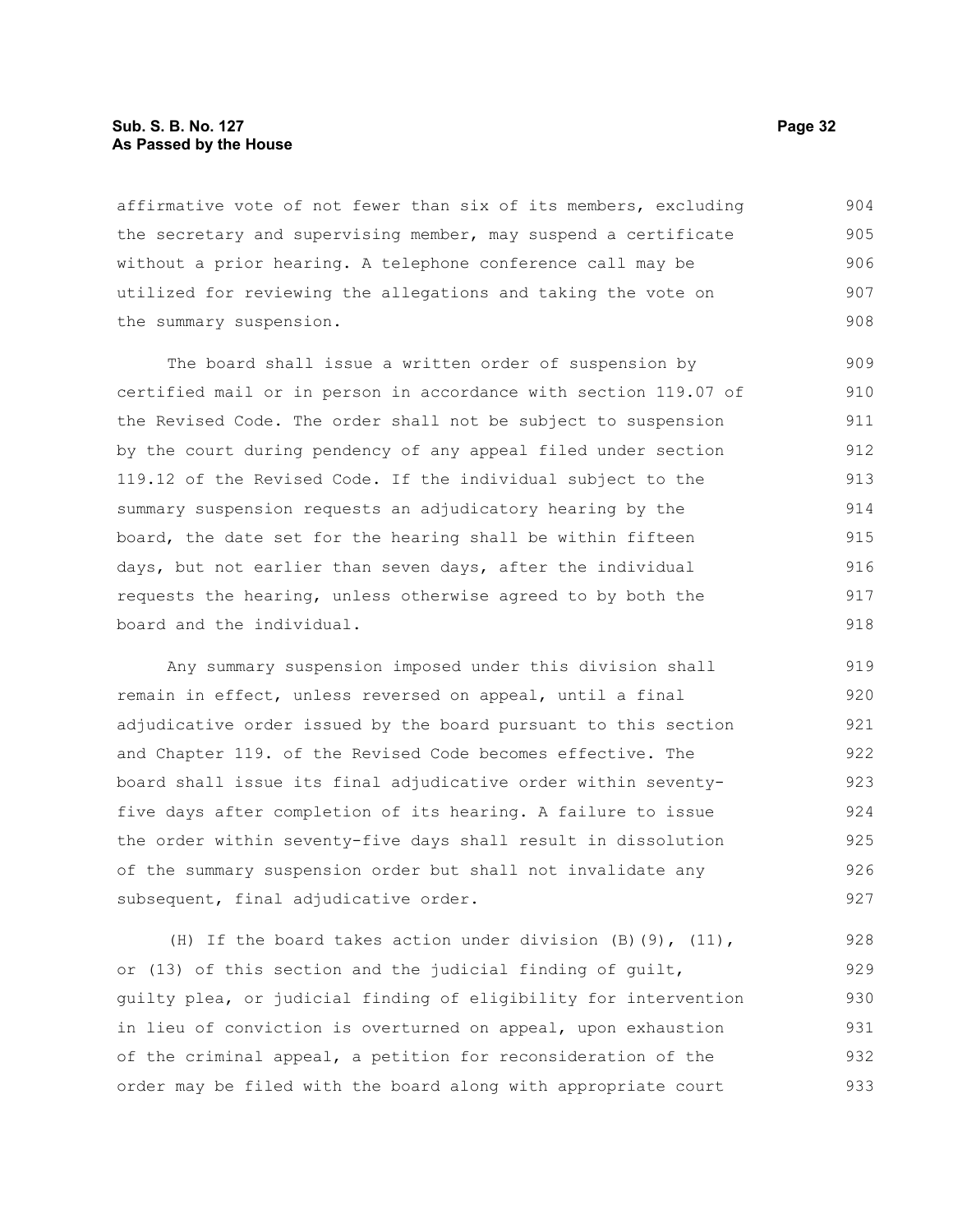documents. Upon receipt of a petition of that nature and supporting court documents, the board shall reinstate the individual's certificate to practice. The board may then hold an adjudication under Chapter 119. of the Revised Code to determine whether the individual committed the act in question. Notice of an opportunity for a hearing shall be given in accordance with Chapter 119. of the Revised Code. If the board finds, pursuant to an adjudication held under this division, that the individual committed the act or if no hearing is requested, the board may order any of the sanctions identified under division (B) of this section. 934 935 936 937 938 939 940 941 942 943 944

(I) The certificate to practice issued to an individual under this chapter and the individual's practice in this state are automatically suspended as of the date of the individual's second or subsequent plea of guilty to, or judicial finding of guilt of, a violation of section 2919.123 of the Revised Code. In addition, the certificate to practice or certificate to recommend issued to an individual under this chapter and the individual's practice in this state are automatically suspended as of the date the individual pleads guilty to, is found by a judge or jury to be guilty of, or is subject to a judicial finding of eligibility for intervention in lieu of conviction in this state or treatment or intervention in lieu of conviction in another jurisdiction for any of the following criminal offenses in this state or a substantially equivalent criminal offense in another jurisdiction: aggravated murder, murder, voluntary manslaughter, felonious assault, kidnapping, rape, sexual battery, gross sexual imposition, aggravated arson, aggravated robbery, or aggravated burglary. Continued practice after suspension shall be considered practicing without a certificate. 945 946 947 948 949 950 951 952 953 954 955 956 957 958 959 960 961 962 963

The board shall notify the individual subject to the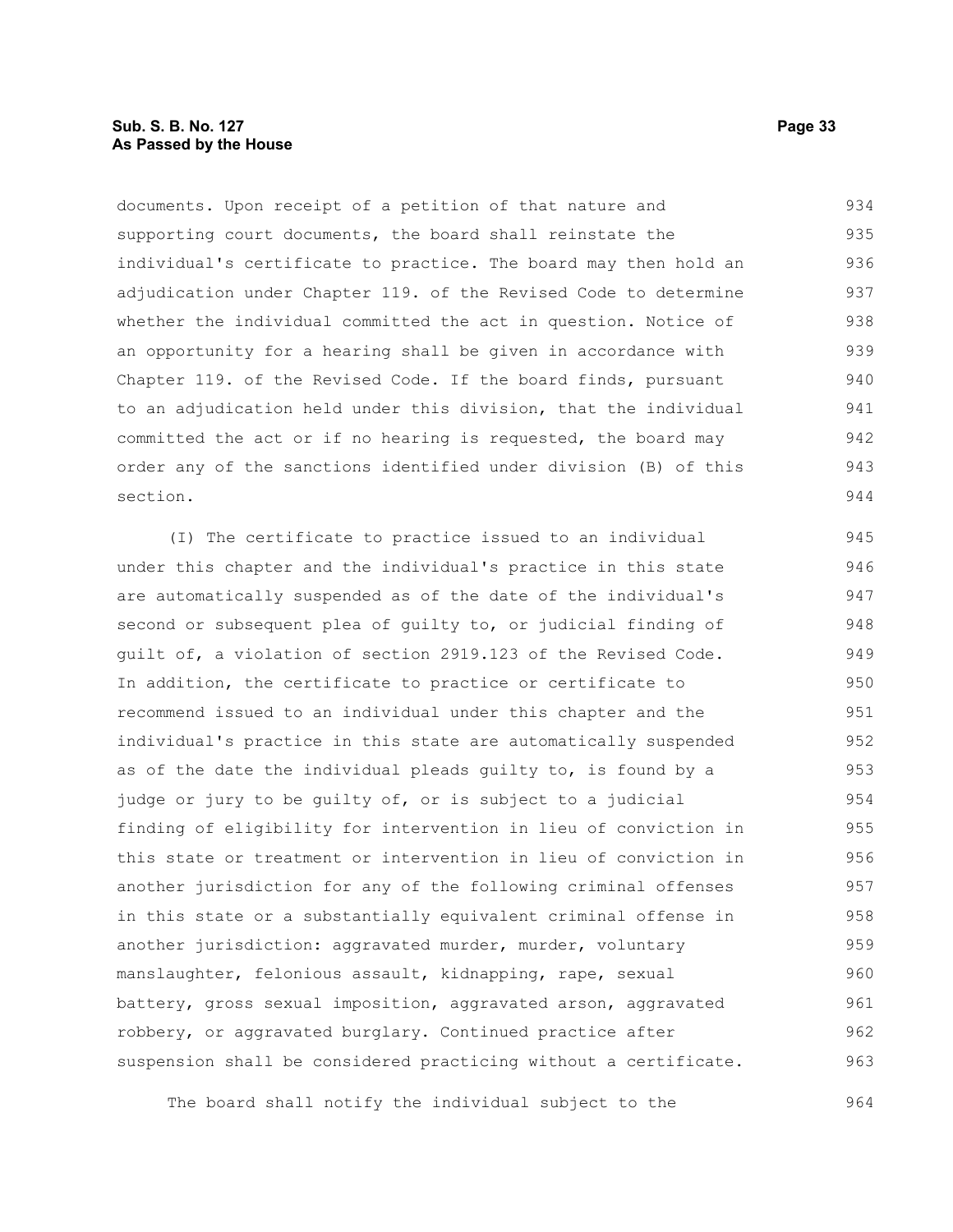#### **Sub. S. B. No. 127 Page 34 As Passed by the House**

suspension by certified mail or in person in accordance with section 119.07 of the Revised Code. If an individual whose certificate is automatically suspended under this division fails to make a timely request for an adjudication under Chapter 119. of the Revised Code, the board shall do whichever of the following is applicable: 965 966 967 968 969 970

(1) If the automatic suspension under this division is for a second or subsequent plea of guilty to, or judicial finding of guilt of, a violation of section 2919.123 of the Revised Code, the board shall enter an order suspending the individual's certificate to practice for a period of at least one year or, if determined appropriate by the board, imposing a more serious sanction involving the individual's certificate to practice. 971 972 973 974 975 976 977

(2) In all circumstances in which division (I)(1) of this section does not apply, enter a final order permanently revoking the individual's certificate to practice. 978 979 980

(J) If the board is required by Chapter 119. of the Revised Code to give notice of an opportunity for a hearing and if the individual subject to the notice does not timely request a hearing in accordance with section 119.07 of the Revised Code, the board is not required to hold a hearing, but may adopt, by an affirmative vote of not fewer than six of its members, a final order that contains the board's findings. In that final order, the board may order any of the sanctions identified under division (A) or (B) of this section. 981 982 983 984 985 986 987 988 989

(K) Any action taken by the board under division (B) of this section resulting in a suspension from practice shall be accompanied by a written statement of the conditions under which the individual's certificate to practice may be reinstated. The board shall adopt rules governing conditions to be imposed for 990 991 992 993 994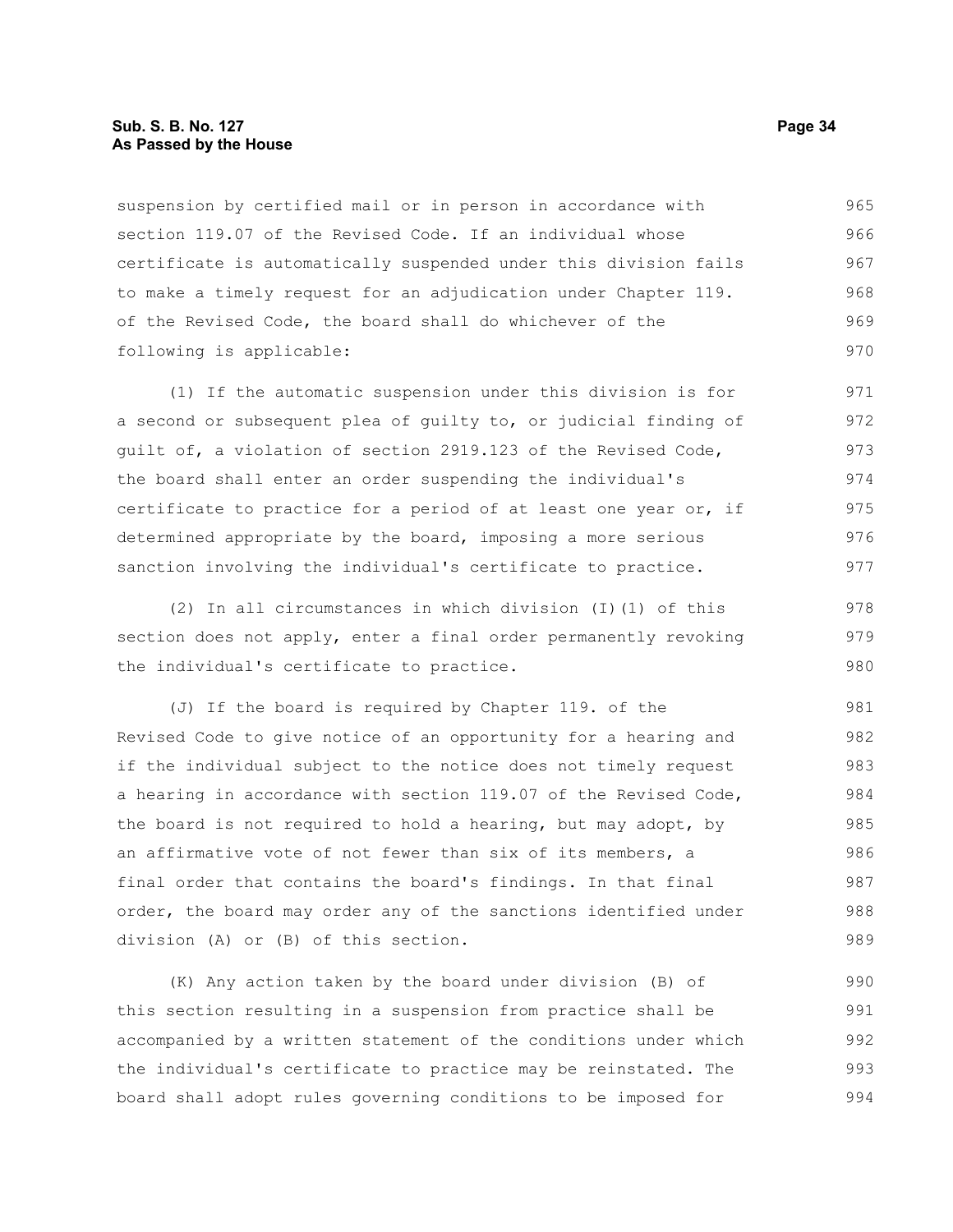reinstatement. Reinstatement of a certificate suspended pursuant to division (B) of this section requires an affirmative vote of not fewer than six members of the board. 995 996 997

(L) When the board refuses to grant or issue a certificate to practice to an applicant, revokes an individual's certificate to practice, refuses to renew an individual's certificate to practice, or refuses to reinstate an individual's certificate to practice, the board may specify that its action is permanent. An individual subject to a permanent action taken by the board is forever thereafter ineligible to hold a certificate to practice and the board shall not accept an application for reinstatement of the certificate or for issuance of a new certificate. 998 999 1000 1001 1002 1003 1004 1005 1006

(M) Notwithstanding any other provision of the Revised Code, all of the following apply: 1007 1008

(1) The surrender of a certificate issued under this chapter shall not be effective unless or until accepted by the board. A telephone conference call may be utilized for acceptance of the surrender of an individual's certificate to practice. The telephone conference call shall be considered a special meeting under division (F) of section 121.22 of the Revised Code. Reinstatement of a certificate surrendered to the board requires an affirmative vote of not fewer than six members of the board. 1009 1010 1011 1012 1013 1014 1015 1016 1017

(2) An application for a certificate made under the provisions of this chapter may not be withdrawn without approval of the board. 1018 1019 1020

(3) Failure by an individual to renew a certificate to practice in accordance with this chapter or a certificate to recommend in accordance with rules adopted under section 1021 1022 1023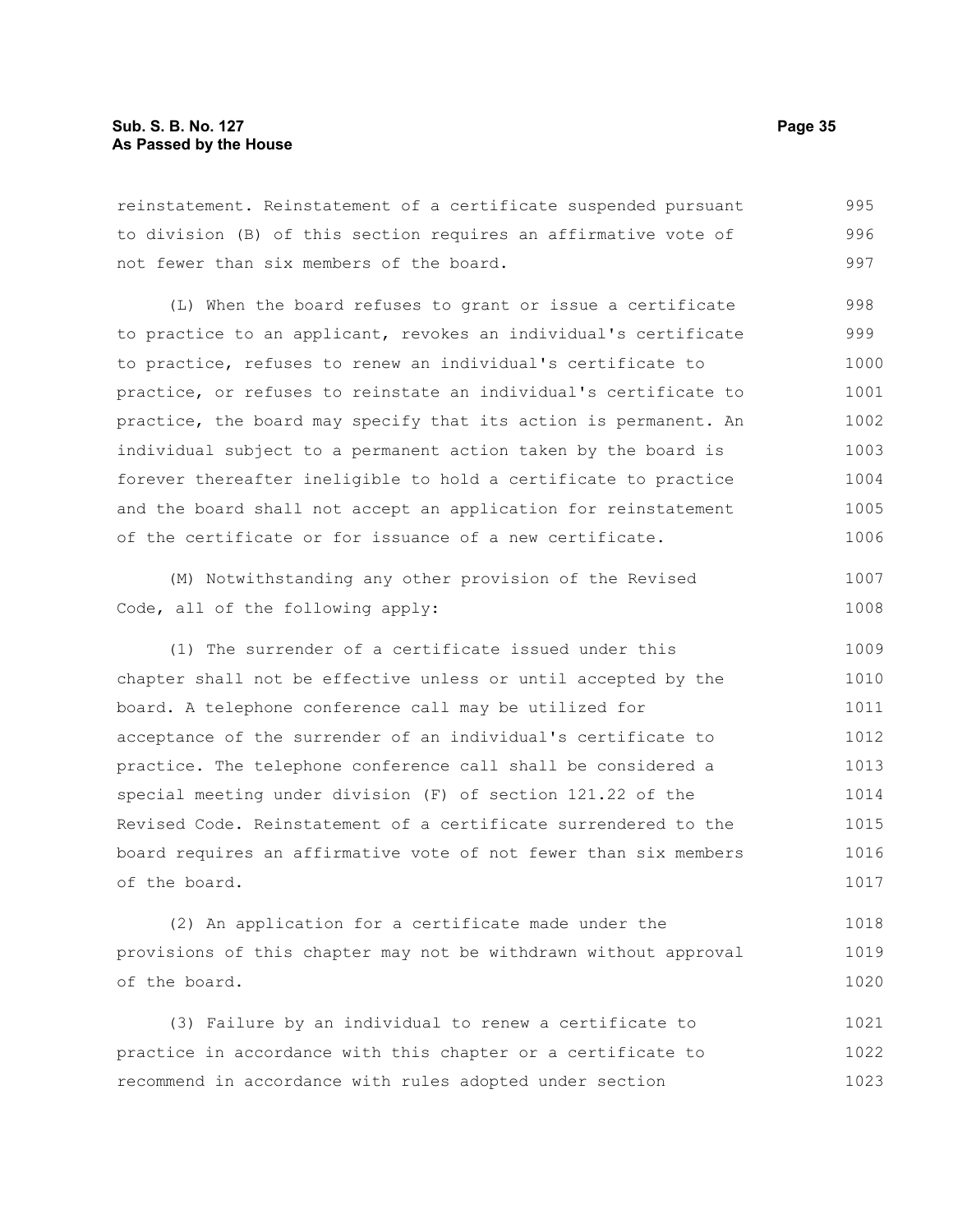4731.301 of the Revised Code shall not remove or limit the board's jurisdiction to take any disciplinary action under this section against the individual. 1024 1025 1026

(4) At the request of the board, a certificate holder shall immediately surrender to the board a certificate that the board has suspended, revoked, or permanently revoked. 1027 1028 1029

(N) Sanctions shall not be imposed under division (B)(28) of this section against any person who waives deductibles and copayments as follows: 1030 1031 1032

(1) In compliance with the health benefit plan that expressly allows such a practice. Waiver of the deductibles or copayments shall be made only with the full knowledge and consent of the plan purchaser, payer, and third-party administrator. Documentation of the consent shall be made available to the board upon request. 1033 1034 1035 1036 1037 1038

(2) For professional services rendered to any other person authorized to practice pursuant to this chapter, to the extent allowed by this chapter and rules adopted by the board. 1039 1040 1041

(O) Under the board's investigative duties described in this section and subject to division (F) of this section, the board shall develop and implement a quality intervention program designed to improve through remedial education the clinical and communication skills of individuals authorized under this chapter to practice medicine and surgery, osteopathic medicine and surgery, and podiatric medicine and surgery. In developing and implementing the quality intervention program, the board may do all of the following: 1042 1043 1044 1045 1046 1047 1048 1049 1050

(1) Offer in appropriate cases as determined by the board an educational and assessment program pursuant to an 1051 1052